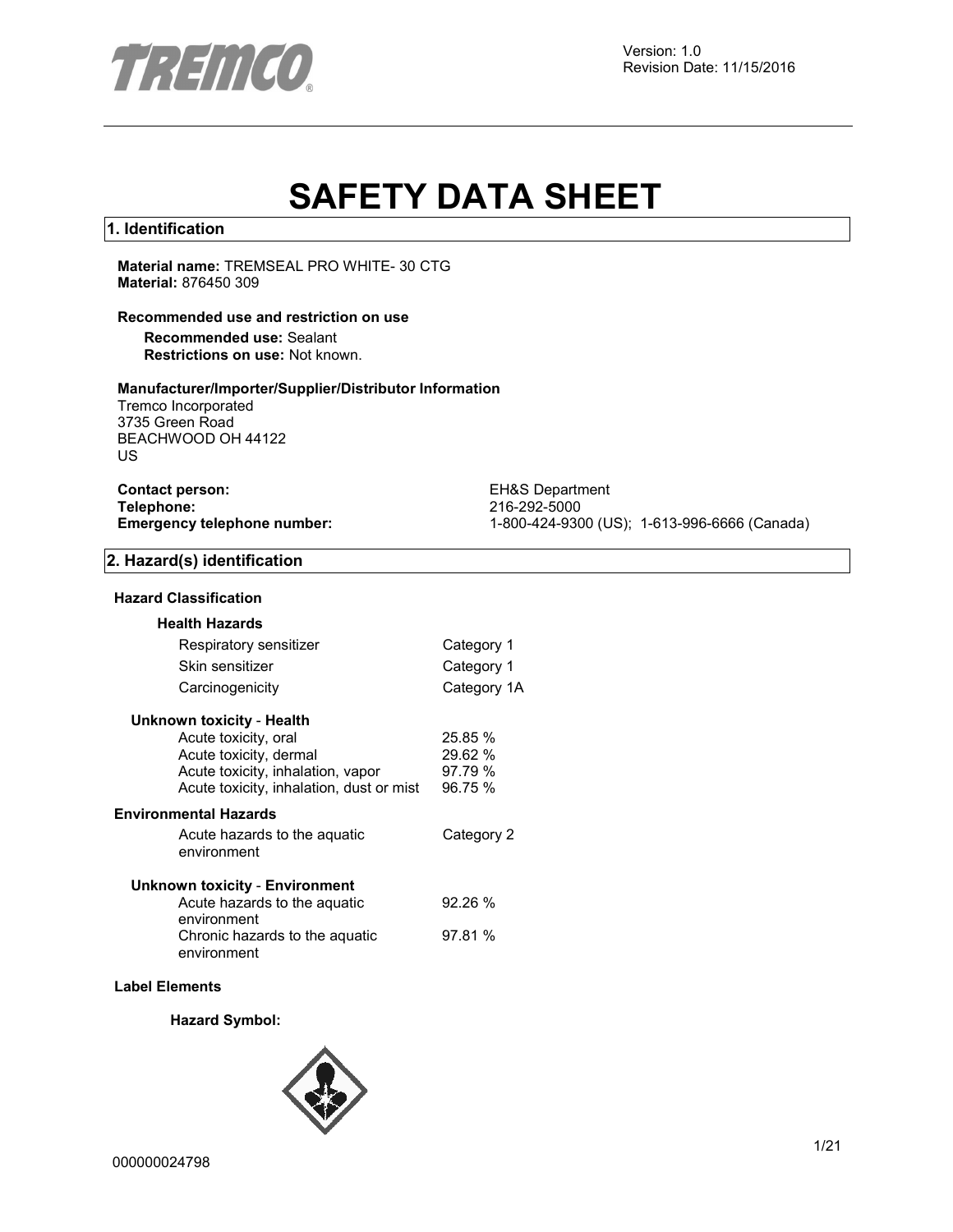

| <b>Signal Word:</b>                                         | Danger                                                                                                                                                                                                                                                                                                                                                                                                                                                                                 |
|-------------------------------------------------------------|----------------------------------------------------------------------------------------------------------------------------------------------------------------------------------------------------------------------------------------------------------------------------------------------------------------------------------------------------------------------------------------------------------------------------------------------------------------------------------------|
| <b>Hazard Statement:</b>                                    | May cause allergy or asthma symptoms or breathing difficulties if inhaled.<br>May cause an allergic skin reaction.<br>May cause cancer.<br>Toxic to aquatic life.                                                                                                                                                                                                                                                                                                                      |
| Precautionary<br><b>Statements:</b>                         |                                                                                                                                                                                                                                                                                                                                                                                                                                                                                        |
| <b>Prevention:</b>                                          | Avoid breathing dust/fume/gas/mist/vapors/spray. [In case of inadequate<br>ventilation] wear respiratory protection. Contaminated work clothing must<br>not be allowed out of the workplace. Wear protective gloves/protective<br>clothing/eye protection/face protection. Obtain special instructions before<br>use. Do not handle until all safety precautions have been read and<br>understood. Use personal protective equipment as required. Avoid release<br>to the environment. |
| <b>Response:</b>                                            | If inhaled: If breathing is difficult, remove person to fresh air and keep<br>comfortable for breathing. If experiencing respiratory symptoms: Call a<br>POISON CENTER/doctor. IF ON SKIN: Wash with plenty of water. If skin<br>irritation or rash occurs: Get medical advice/attention. If exposed or<br>concerned: Get medical advice/attention. Specific treatment (see this label).<br>Wash contaminated clothing before reuse.                                                   |
| Storage:                                                    | Store locked up.                                                                                                                                                                                                                                                                                                                                                                                                                                                                       |
| Disposal:                                                   | Dispose of contents/container to an appropriate treatment and disposal<br>facility in accordance with applicable laws and regulations, and product<br>characteristics at time of disposal.                                                                                                                                                                                                                                                                                             |
| Other hazards which do not<br>result in GHS classification: | None.                                                                                                                                                                                                                                                                                                                                                                                                                                                                                  |

# **3. Composition/information on ingredients**

#### **Mixtures**

| <b>Chemical Identity</b>                    | <b>CAS number</b> | Content in percent (%)* |
|---------------------------------------------|-------------------|-------------------------|
| Calcium carbonate                           | 471-34-1          | $20 - 50\%$             |
| Polyvinyl chloride                          | 9002-86-2         | $5 - 10\%$              |
| Calcium Carbonate<br>(Limestone)            | 1317-65-3         | $5 - 10\%$              |
| Xylene                                      | 1330-20-7         | $1 - 5\%$               |
| Calcium oxide                               | 1305-78-8         | $1 - 5%$                |
| Titanium dioxide                            | 13463-67-7        | $1 - 5\%$               |
| Diisodecyl phthalate                        | 26761-40-0        | $0.01 - 1\%$            |
| Ethylbenzene                                | 100-41-4          | $0.1 - 1\%$             |
| Isophorone Diisocyanate                     | 4098-71-9         | $0.1 - 1\%$             |
| Hydrotreated heavy<br>naphthenic distillate | 64742-52-5        | $0.1 - 1\%$             |
| Stearic acid                                | $57-11-4$         | $0.1 - 1\%$             |
| Dibutyl tin dilaurate                       | 77-58-7           | $0.1 - 1\%$             |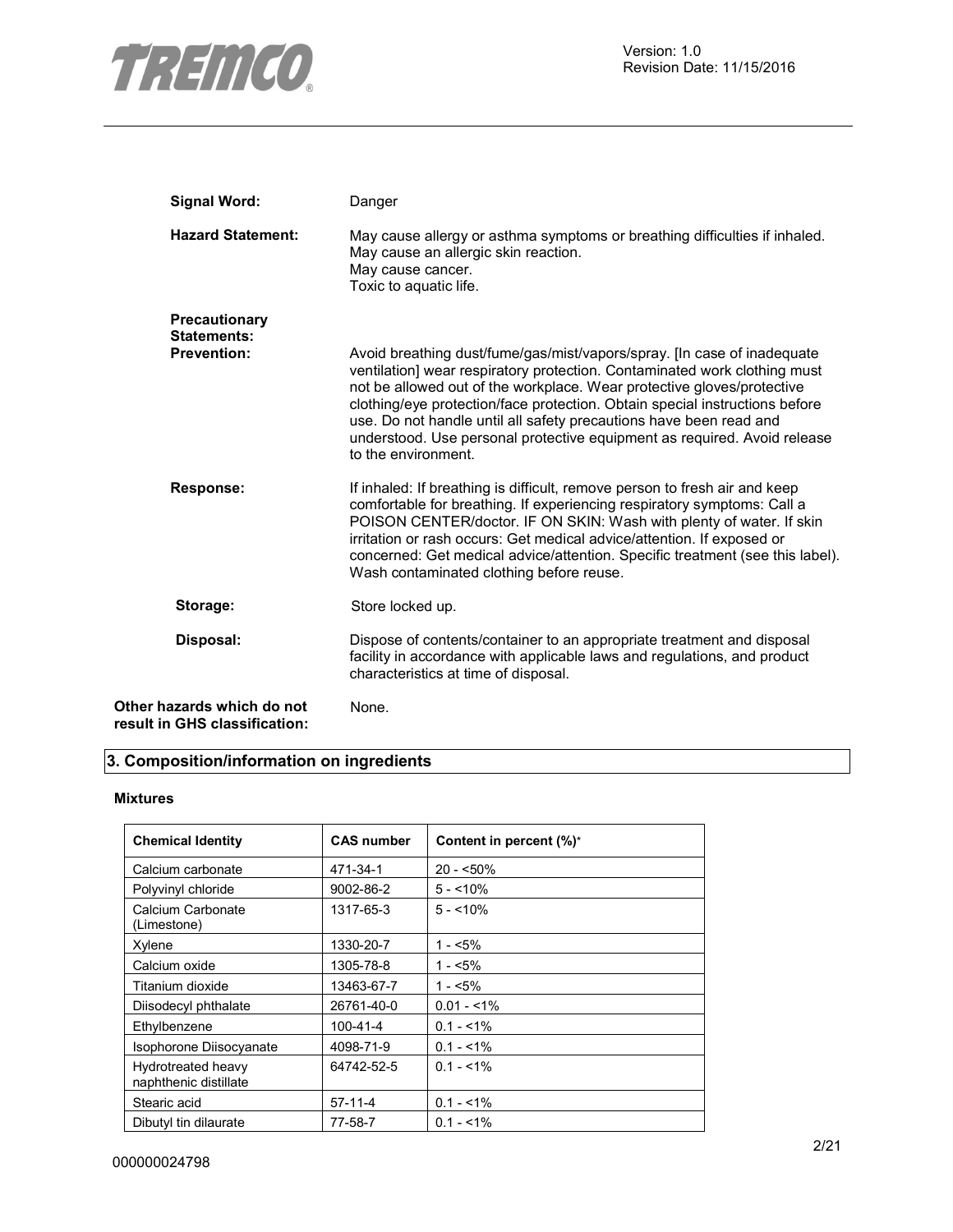

\* All concentrations are percent by weight unless ingredient is a gas. Gas concentrations are in percent by volume.

| 4. First-aid measures                                         |                                                                                                                                                                                                                                                                                                    |
|---------------------------------------------------------------|----------------------------------------------------------------------------------------------------------------------------------------------------------------------------------------------------------------------------------------------------------------------------------------------------|
| Ingestion:                                                    | Call a POISON CENTER/doctor//if you feel unwell. Rinse mouth.                                                                                                                                                                                                                                      |
| Inhalation:                                                   | Call a physician or poison control center immediately. If breathing stops,<br>provide artificial respiration. Move to fresh air. If breathing is difficult, give<br>oxygen.                                                                                                                        |
| <b>Skin Contact:</b>                                          | If skin irritation occurs: Get medical advice/attention. Destroy or thoroughly<br>clean contaminated shoes. Immediately remove contaminated clothing and<br>shoes and wash skin with soap and plenty of water. If skin irritation or an<br>allergic skin reaction develops, get medical attention. |
| Eye contact:                                                  | Any material that contacts the eye should be washed out immediately with<br>water. If easy to do, remove contact lenses. If eye irritation persists: Get<br>medical advice/attention.                                                                                                              |
| Most important symptoms/effects, acute and delayed            |                                                                                                                                                                                                                                                                                                    |
| <b>Symptoms:</b>                                              | May cause skin and eye irritation.                                                                                                                                                                                                                                                                 |
|                                                               | Indication of immediate medical attention and special treatment needed                                                                                                                                                                                                                             |
| Treatment:                                                    | Symptoms may be delayed.                                                                                                                                                                                                                                                                           |
| 5. Fire-fighting measures                                     |                                                                                                                                                                                                                                                                                                    |
| <b>General Fire Hazards:</b>                                  | No unusual fire or explosion hazards noted.                                                                                                                                                                                                                                                        |
| Suitable (and unsuitable) extinguishing media                 |                                                                                                                                                                                                                                                                                                    |
| Suitable extinguishing<br>media:                              | Use fire-extinguishing media appropriate for surrounding materials.                                                                                                                                                                                                                                |
| Unsuitable extinguishing<br>media:                            | Do not use water jet as an extinguisher, as this will spread the fire.                                                                                                                                                                                                                             |
| Specific hazards arising from<br>the chemical:                | During fire, gases hazardous to health may be formed.                                                                                                                                                                                                                                              |
| Special protective equipment and precautions for firefighters |                                                                                                                                                                                                                                                                                                    |
| <b>Special fire fighting</b><br>procedures:                   | No data available.                                                                                                                                                                                                                                                                                 |
| Special protective equipment<br>for fire-fighters:            | Self-contained breathing apparatus and full protective clothing must be<br>worn in case of fire.                                                                                                                                                                                                   |
| 6. Accidental release measures                                |                                                                                                                                                                                                                                                                                                    |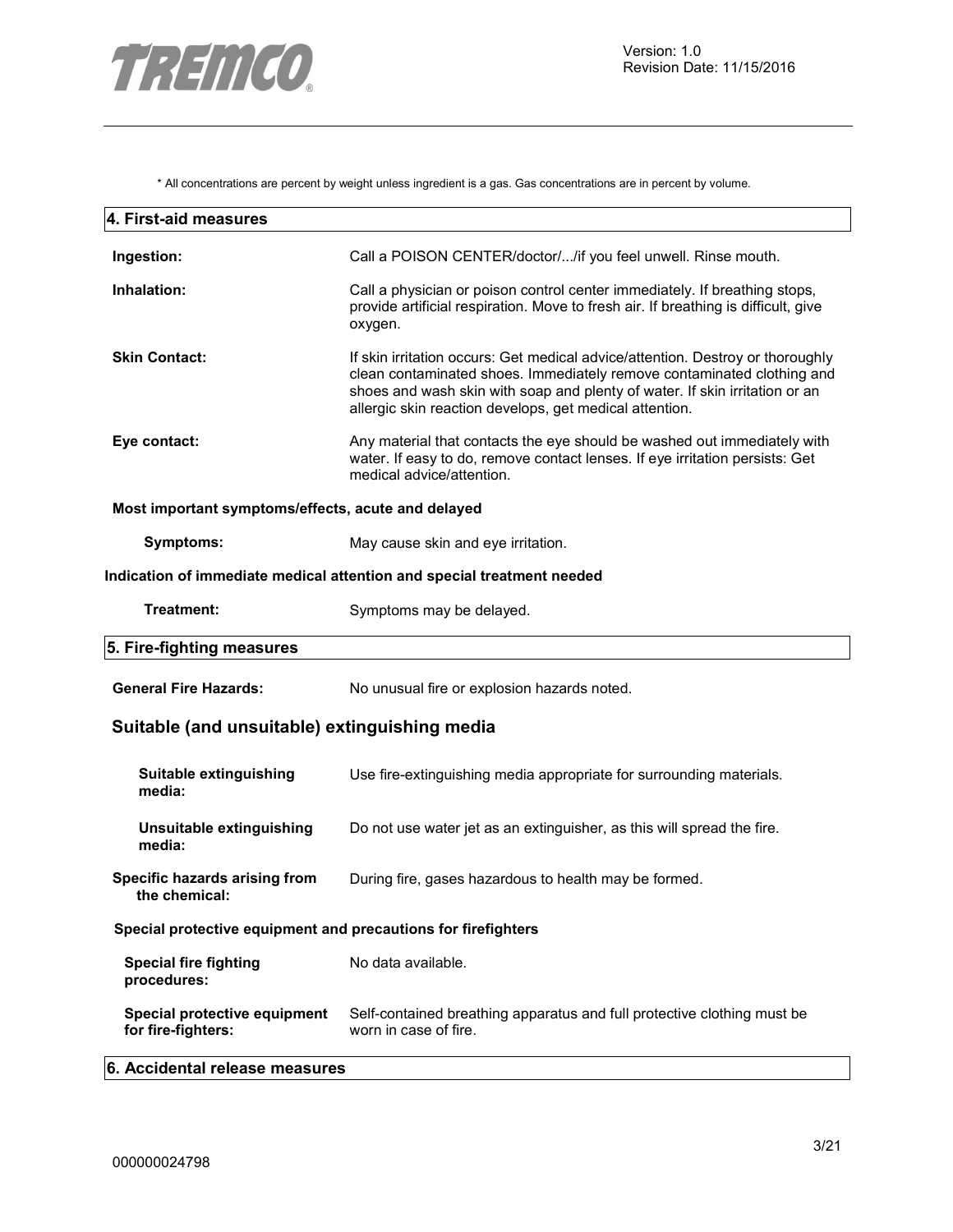

| <b>Personal precautions,</b><br>protective equipment and<br>emergency procedures: | Ventilate closed spaces before entering them. Evacuate area. See Section<br>8 of the SDS for Personal Protective Equipment. Keep upwind. Keep<br>unauthorized personnel away. Do not touch damaged containers or spilled<br>material unless wearing appropriate protective clothing.                                                                                                                                                                                                                               |
|-----------------------------------------------------------------------------------|--------------------------------------------------------------------------------------------------------------------------------------------------------------------------------------------------------------------------------------------------------------------------------------------------------------------------------------------------------------------------------------------------------------------------------------------------------------------------------------------------------------------|
| <b>Methods and material for</b><br>containment and cleaning<br>up:                | Collect spillage in containers, seal securely and deliver for disposal<br>according to local regulations.                                                                                                                                                                                                                                                                                                                                                                                                          |
| <b>Notification Procedures:</b>                                                   | In the event of a spill or accidental release, notify relevant authorities in<br>accordance with all applicable regulations.                                                                                                                                                                                                                                                                                                                                                                                       |
| <b>Environmental Precautions:</b>                                                 | Do not contaminate water sources or sewer. Prevent further leakage or<br>spillage if safe to do so. Avoid release to the environment.                                                                                                                                                                                                                                                                                                                                                                              |
| 7. Handling and storage                                                           |                                                                                                                                                                                                                                                                                                                                                                                                                                                                                                                    |
| Precautions for safe handling:                                                    | Ventilate well, avoid breathing vapors. Use approved respirator if air<br>contamination is above accepted level. Use mechanical ventilation in case<br>of handling which causes formation of dust. Do not handle until all safety<br>precautions have been read and understood. Obtain special instructions<br>before use. Use personal protective equipment as required. Do not breathe<br>dust/fume/gas/mist/vapors/spray. Avoid contact with eyes, skin, and<br>clothing. Wash hands thoroughly after handling. |
| Conditions for safe storage,<br>including any<br>incompatibilities:               | Store locked up.                                                                                                                                                                                                                                                                                                                                                                                                                                                                                                   |

# **8. Exposure controls/personal protection**

#### **Control Parameters**

# **Occupational Exposure Limits**

| <b>Chemical Identity</b>                          | type         | <b>Exposure Limit Values</b> |                    | <b>Source</b>                                                                       |
|---------------------------------------------------|--------------|------------------------------|--------------------|-------------------------------------------------------------------------------------|
| Calcium carbonate -<br>Total dust.                | <b>PEL</b>   |                              | 15 mg/m $3$        | US. OSHA Table Z-1 Limits for Air<br>Contaminants (29 CFR 1910.1000)<br>(02 2006)   |
| Calcium carbonate -<br>Respirable fraction.       | <b>PEL</b>   |                              | $5 \text{ mg/m}$ 3 | US. OSHA Table Z-1 Limits for Air<br>Contaminants (29 CFR 1910.1000)<br>(02 2006)   |
| Polyvinyl chloride -<br>Respirable fraction.      | <b>TWA</b>   |                              | 1 mg/m $3$         | US. ACGIH Threshold Limit Values<br>(2011)                                          |
| Polyvinyl chloride - as<br>vinyl chloride monomer | <b>TWA</b>   | 1 ppm                        |                    | US. OSHA Specifically Regulated<br>Substances (29 CFR 1910.1001-<br>1050) (02 2006) |
|                                                   | <b>STEL</b>  | 5 ppm                        |                    | US. OSHA Specifically Regulated<br>Substances (29 CFR 1910.1001-<br>1050) (02 2006) |
|                                                   | OSHA A<br>CТ | $0.5$ ppm                    |                    | US. OSHA Specifically Regulated<br>Substances (29 CFR 1910.1001-<br>1050) (02 2006) |
| Polyvinyl chloride -<br>Respirable fraction.      | <b>PEL</b>   |                              | $5 \text{ mg/m}$ 3 | US. OSHA Table Z-1 Limits for Air<br>Contaminants (29 CFR 1910.1000)                |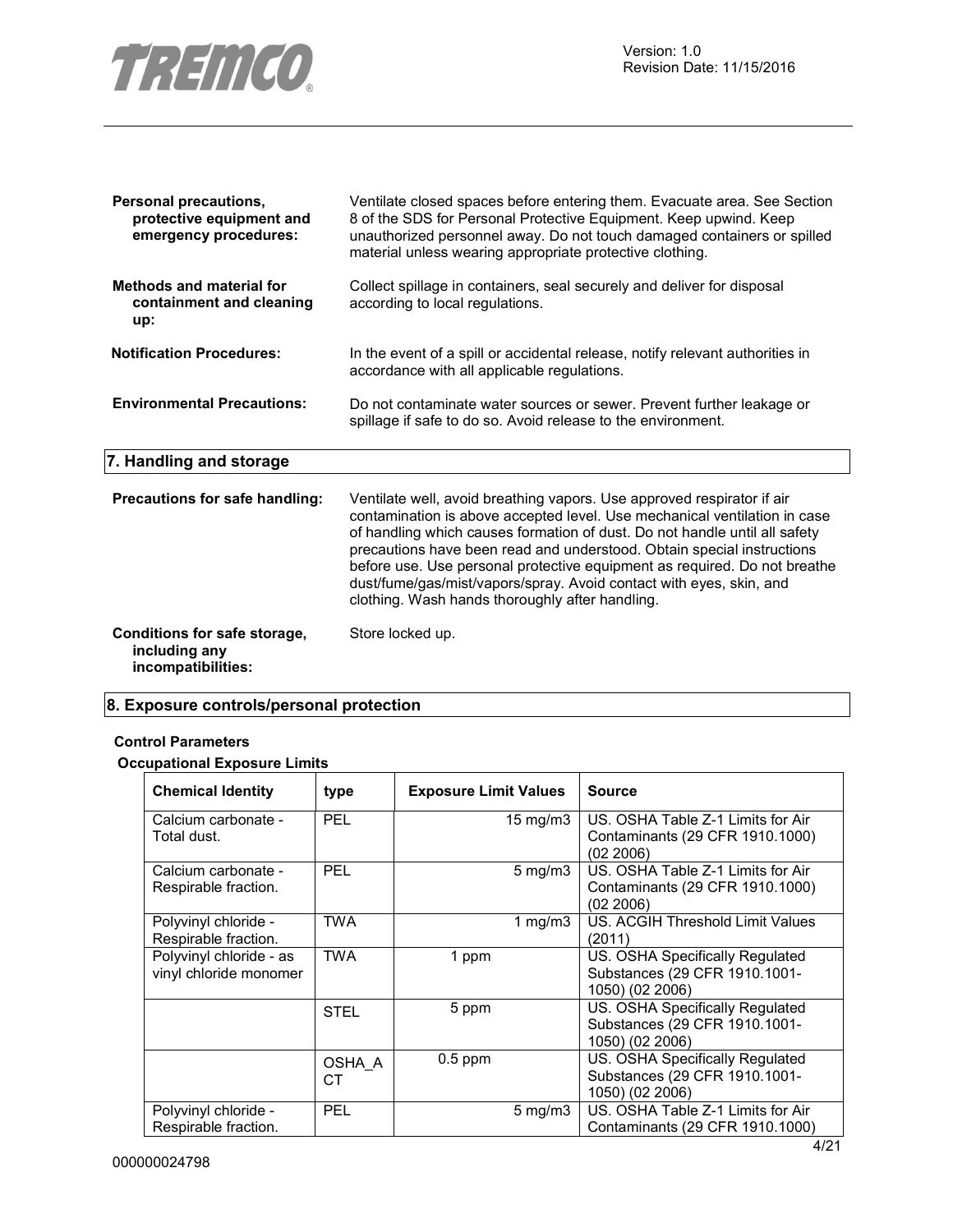

|                      |             |                      |              | (02 2006)                            |
|----------------------|-------------|----------------------|--------------|--------------------------------------|
| Polyvinyl chloride - | PEL         |                      | 15 mg/m3     | US. OSHA Table Z-1 Limits for Air    |
| Total dust.          |             |                      |              | Contaminants (29 CFR 1910.1000)      |
|                      |             |                      |              | (02 2006)                            |
|                      | <b>TWA</b>  |                      | 50 millions  | US. OSHA Table Z-3 (29 CFR           |
|                      |             |                      | of particles | 1910.1000) (2000)                    |
|                      |             |                      | per cubic    |                                      |
|                      |             |                      | foot of air  |                                      |
| Polyvinyl chloride - | <b>TWA</b>  |                      | 15 millions  | US. OSHA Table Z-3 (29 CFR           |
| Respirable fraction. |             |                      | of particles | 1910.1000) (2000)                    |
|                      |             |                      |              |                                      |
|                      |             |                      | per cubic    |                                      |
|                      |             |                      | foot of air  |                                      |
| Polyvinyl chloride - | <b>TWA</b>  |                      | 15 mg/m3     | US. OSHA Table Z-3 (29 CFR           |
| Total dust.          |             |                      |              | 1910.1000) (2000)                    |
| Polyvinyl chloride - | <b>TWA</b>  |                      | $5$ mg/m $3$ | US. OSHA Table Z-3 (29 CFR           |
| Respirable fraction. |             |                      |              | 1910.1000) (2000)                    |
| Calcium Carbonate    | PEL         |                      | 15 mg/m3     | US. OSHA Table Z-1 Limits for Air    |
| (Limestone) - Total  |             |                      |              | Contaminants (29 CFR 1910.1000)      |
| dust.                |             |                      |              | (02 2006)                            |
| Calcium Carbonate    | <b>PEL</b>  |                      | $5$ mg/m $3$ | US. OSHA Table Z-1 Limits for Air    |
| (Limestone) -        |             |                      |              | Contaminants (29 CFR 1910.1000)      |
| Respirable fraction. |             |                      |              | (02 2006)                            |
| Xylene               | <b>STEL</b> | 150 ppm              | 655          | US. NIOSH: Pocket Guide to           |
|                      |             |                      | mg/m3        | Chemical Hazards (2010)              |
|                      | <b>REL</b>  | 100 ppm              | 435          | US. NIOSH: Pocket Guide to           |
|                      |             |                      | mg/m3        | Chemical Hazards (2010)              |
|                      |             | 150 ppm              | 655          | US. NIOSH: Pocket Guide to           |
|                      | <b>STEL</b> |                      | mg/m3        | Chemical Hazards (2010)              |
|                      |             | 100 ppm              | 435          | US. NIOSH: Pocket Guide to           |
|                      | <b>REL</b>  |                      | mg/m3        | Chemical Hazards (2010)              |
|                      |             |                      | 655          | US. NIOSH: Pocket Guide to           |
|                      | <b>STEL</b> | 150 ppm              |              |                                      |
|                      |             |                      | mg/m3        | Chemical Hazards (2010)              |
|                      | <b>REL</b>  | 100 ppm              | 435          | US. NIOSH: Pocket Guide to           |
|                      |             |                      | mg/m3        | Chemical Hazards (2010)              |
|                      | <b>STEL</b> | 150 ppm              | 655          | US. OSHA Table Z-1-A (29 CFR         |
|                      |             |                      | mg/m3        | 1910.1000) (1989)                    |
|                      | <b>TWA</b>  | 100 ppm              | 435          | US. OSHA Table Z-1-A (29 CFR         |
|                      |             |                      | mg/m3        | 1910.1000) (1989)                    |
|                      | <b>TWA</b>  | 100 ppm              | 435          | US. Tennessee. OELs. Occupational    |
|                      |             |                      | mg/m3        | Exposure Limits, Table Z1A (06 2008) |
|                      | <b>STEL</b> | $\overline{1}50$ ppm | 655          | US. Tennessee. OELs. Occupational    |
|                      |             |                      | mg/m3        | Exposure Limits, Table Z1A (06 2008) |
|                      | ST ESL      |                      | 350 µg/m3    | US. Texas. Effects Screening Levels  |
|                      |             |                      |              | (Texas Commission on                 |
|                      |             |                      |              | Environmental Quality) (07 2011)     |
|                      | ST ESL      |                      | 80 ppb       | US. Texas. Effects Screening Levels  |
|                      |             |                      |              | (Texas Commission on                 |
|                      |             |                      |              | Environmental Quality) (07 2011)     |
|                      |             |                      | 42 ppb       | US. Texas. Effects Screening Levels  |
|                      | AN ESL      |                      |              | (Texas Commission on                 |
|                      |             |                      |              | Environmental Quality) (07 2011)     |
|                      |             |                      | 180 µg/m3    | US. Texas. Effects Screening Levels  |
|                      | AN ESL      |                      |              |                                      |
|                      |             |                      |              | (Texas Commission on                 |
|                      |             |                      |              | Environmental Quality) (07 2011)     |
|                      | <b>STEL</b> | 150 ppm              | 655          | US. California Code of Regulations,  |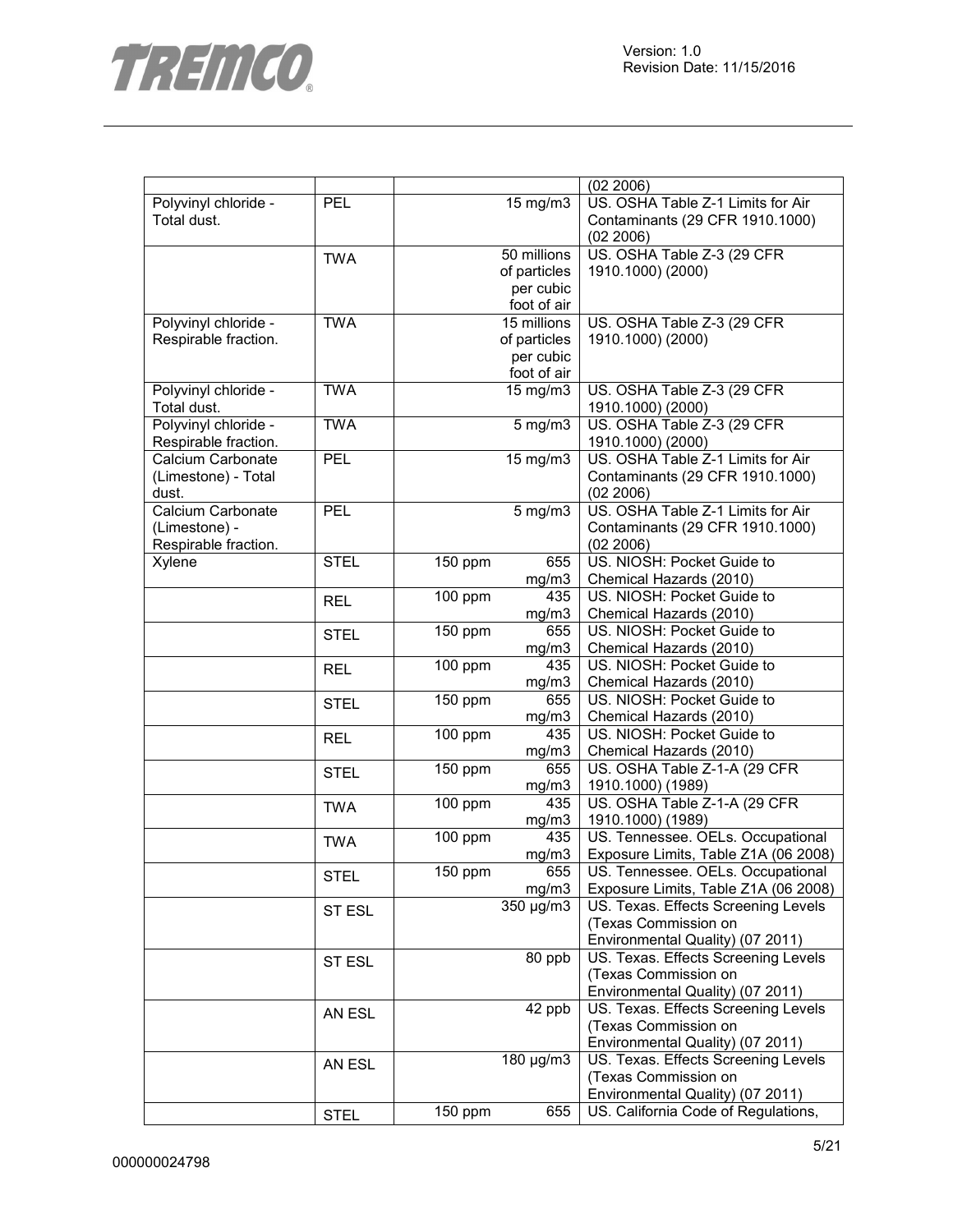

|                            |             |           | mg/m3                         | Title 8, Section 5155. Airborne         |
|----------------------------|-------------|-----------|-------------------------------|-----------------------------------------|
|                            |             |           |                               | Contaminants (08 2010)                  |
|                            | Ceiling     | 300 ppm   |                               | US. California Code of Regulations,     |
|                            |             |           |                               | Title 8, Section 5155. Airborne         |
|                            |             |           |                               | Contaminants (08 2010)                  |
|                            | <b>TWA</b>  | 100 ppm   | 435                           | US. California Code of Regulations,     |
|                            | <b>PEL</b>  |           | mg/m3                         | Title 8, Section 5155. Airborne         |
|                            |             |           |                               | Contaminants (08 2010)                  |
|                            | <b>TWA</b>  | 100 ppm   |                               | US. ACGIH Threshold Limit Values        |
|                            |             |           |                               | (2011)                                  |
|                            | <b>STEL</b> | 150 ppm   |                               | <b>US. ACGIH Threshold Limit Values</b> |
|                            |             |           |                               | (2011)                                  |
|                            | <b>PEL</b>  | 100 ppm   | 435                           | US. OSHA Table Z-1 Limits for Air       |
|                            |             |           | mg/m3                         | Contaminants (29 CFR 1910.1000)         |
|                            |             |           |                               | (02 2006)                               |
| Calcium oxide              | <b>TWA</b>  |           | $2$ mg/m $3$                  | US. ACGIH Threshold Limit Values        |
|                            |             |           |                               | (2011)                                  |
|                            | <b>PEL</b>  |           | $5$ mg/m $3$                  | US. OSHA Table Z-1 Limits for Air       |
|                            |             |           |                               | Contaminants (29 CFR 1910.1000)         |
|                            |             |           |                               | (02 2006)                               |
| Titanium dioxide           | <b>TWA</b>  |           | 10 mg/m3                      | US. ACGIH Threshold Limit Values        |
|                            |             |           |                               | (2011)                                  |
| Titanium dioxide - Total   | PEL         |           | 15 mg/m3                      | US. OSHA Table Z-1 Limits for Air       |
| dust.                      |             |           |                               | Contaminants (29 CFR 1910.1000)         |
|                            |             |           |                               | (02 2006)                               |
| Ethylbenzene               | <b>TWA</b>  | 20 ppm    |                               | US. ACGIH Threshold Limit Values        |
|                            |             |           |                               | (2011)                                  |
|                            | <b>PEL</b>  | 100 ppm   | 435                           | US. OSHA Table Z-1 Limits for Air       |
|                            |             |           | mg/m3                         | Contaminants (29 CFR 1910.1000)         |
|                            |             |           |                               | (02 2006)                               |
| Isophorone                 | <b>TWA</b>  | 0.005 ppm |                               | US. ACGIH Threshold Limit Values        |
| Diisocyanate               |             |           |                               | (2011)                                  |
| <b>Hydrotreated heavy</b>  | <b>TWA</b>  |           | $5 \overline{\mathrm{mg}}$ m3 | US. ACGIH Threshold Limit Values        |
| naphthenic distillate -    |             |           |                               | (03 2014)                               |
| Inhalable fraction.        |             |           |                               |                                         |
| <b>Hydrotreated heavy</b>  | PEL         | 500 ppm   | 2,000                         | US. OSHA Table Z-1 Limits for Air       |
| naphthenic distillate      |             |           | mg/m3                         | Contaminants (29 CFR 1910.1000)         |
|                            |             |           |                               | (02 2006)                               |
| Hydrotreated heavy         | <b>PEL</b>  |           | $5$ mg/m $3$                  | US. OSHA Table Z-1 Limits for Air       |
| naphthenic distillate -    |             |           |                               | Contaminants (29 CFR 1910.1000)         |
| Mist.                      |             |           |                               | (02 2006)                               |
| Stearic acid               | <b>TWA</b>  |           | 10 mg/m3                      | US. ACGIH Threshold Limit Values        |
|                            |             |           |                               | (2011)                                  |
| Dibutyl tin dilaurate - as | <b>STEL</b> |           | $\overline{0.2}$ mg/m3        | US. ACGIH Threshold Limit Values        |
| Sn                         |             |           |                               | (2011)                                  |
|                            | <b>TWA</b>  |           | $0.1$ mg/m $3$                | US. ACGIH Threshold Limit Values        |
|                            |             |           |                               | (2011)                                  |
|                            | <b>PEL</b>  |           | $0.1$ mg/m $3$                | US. OSHA Table Z-1 Limits for Air       |
|                            |             |           |                               | Contaminants (29 CFR 1910.1000)         |
|                            |             |           |                               | (02 2006)                               |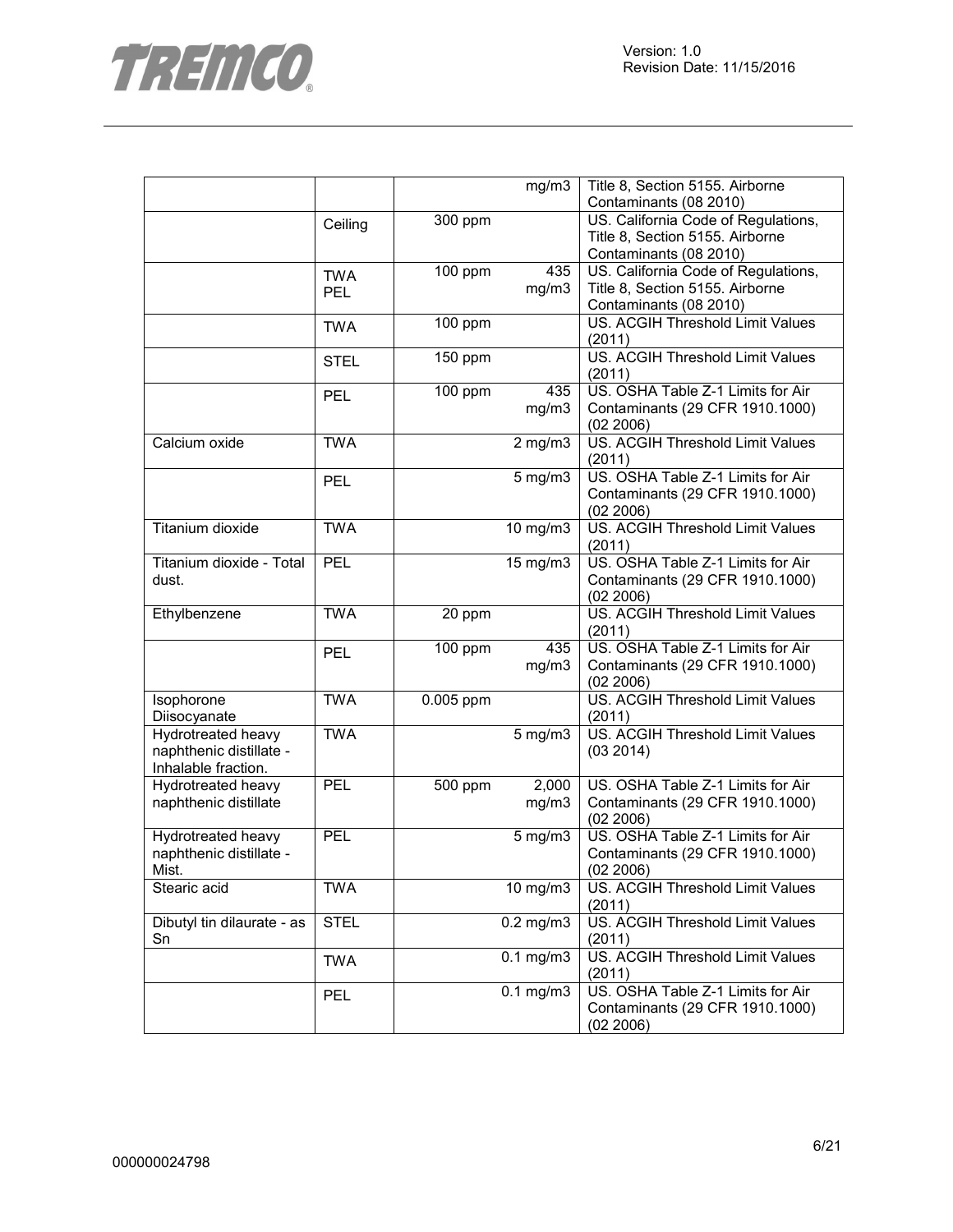



| <b>Chemical name</b>                              | type        | <b>Exposure Limit Values</b> | <b>Source</b>                                                                                                                                                             |
|---------------------------------------------------|-------------|------------------------------|---------------------------------------------------------------------------------------------------------------------------------------------------------------------------|
| Calcium carbonate -<br>Total dust.                | <b>STEL</b> | 20 mg/m3                     | Canada. British Columbia OELs.<br>(Occupational Exposure Limits for<br>Chemical Substances, Occupational<br>Health and Safety Regulation 296/97,<br>as amended) (07 2007) |
| Calcium carbonate -<br>Respirable fraction.       | <b>TWA</b>  | $3$ mg/m $3$                 | Canada. British Columbia OELs.<br>(Occupational Exposure Limits for<br>Chemical Substances, Occupational<br>Health and Safety Regulation 296/97,<br>as amended) (07 2007) |
| Calcium carbonate -<br>Total dust.                | <b>TWA</b>  | 10 mg/m3                     | Canada. British Columbia OELs.<br>(Occupational Exposure Limits for<br>Chemical Substances, Occupational<br>Health and Safety Regulation 296/97,<br>as amended) (07 2007) |
| Calcium carbonate -<br>Total dust.                | <b>TWA</b>  | 10 mg/m3                     | Canada. Quebec OELs. (Ministry of<br>Labor - Regulation Respecting the<br>Quality of the Work Environment) (12<br>2008)                                                   |
| Polyvinyl chloride -<br>Respirable.               | <b>TWA</b>  | 1 $mg/m3$                    | Canada. British Columbia OELs.<br>(Occupational Exposure Limits for<br>Chemical Substances, Occupational<br>Health and Safety Regulation 296/97,<br>as amended) (07 2007) |
| Polyvinyl chloride -<br>Respirable fraction.      | <b>TWA</b>  | 1 $mg/m3$                    | Canada. Ontario OELs. (Control of<br>Exposure to Biological or Chemical<br>Agents) (11 2010)                                                                              |
| Polyvinyl chloride -<br>Total dust.               | <b>TWA</b>  | 10 mg/m3                     | Canada. Quebec OELs. (Ministry of<br>Labor - Regulation Respecting the<br>Quality of the Work Environment) (12<br>2008)                                                   |
| Calcium Carbonate<br>(Limestone) - Total<br>dust. | <b>STEL</b> | 20 mg/m3                     | Canada. British Columbia OELs.<br>(Occupational Exposure Limits for<br>Chemical Substances, Occupational<br>Health and Safety Regulation 296/97,<br>as amended) (07 2007) |
|                                                   | <b>TWA</b>  | 10 mg/m3                     | Canada. British Columbia OELs.<br>(Occupational Exposure Limits for<br>Chemical Substances, Occupational<br>Health and Safety Regulation 296/97,<br>as amended) (07 2007) |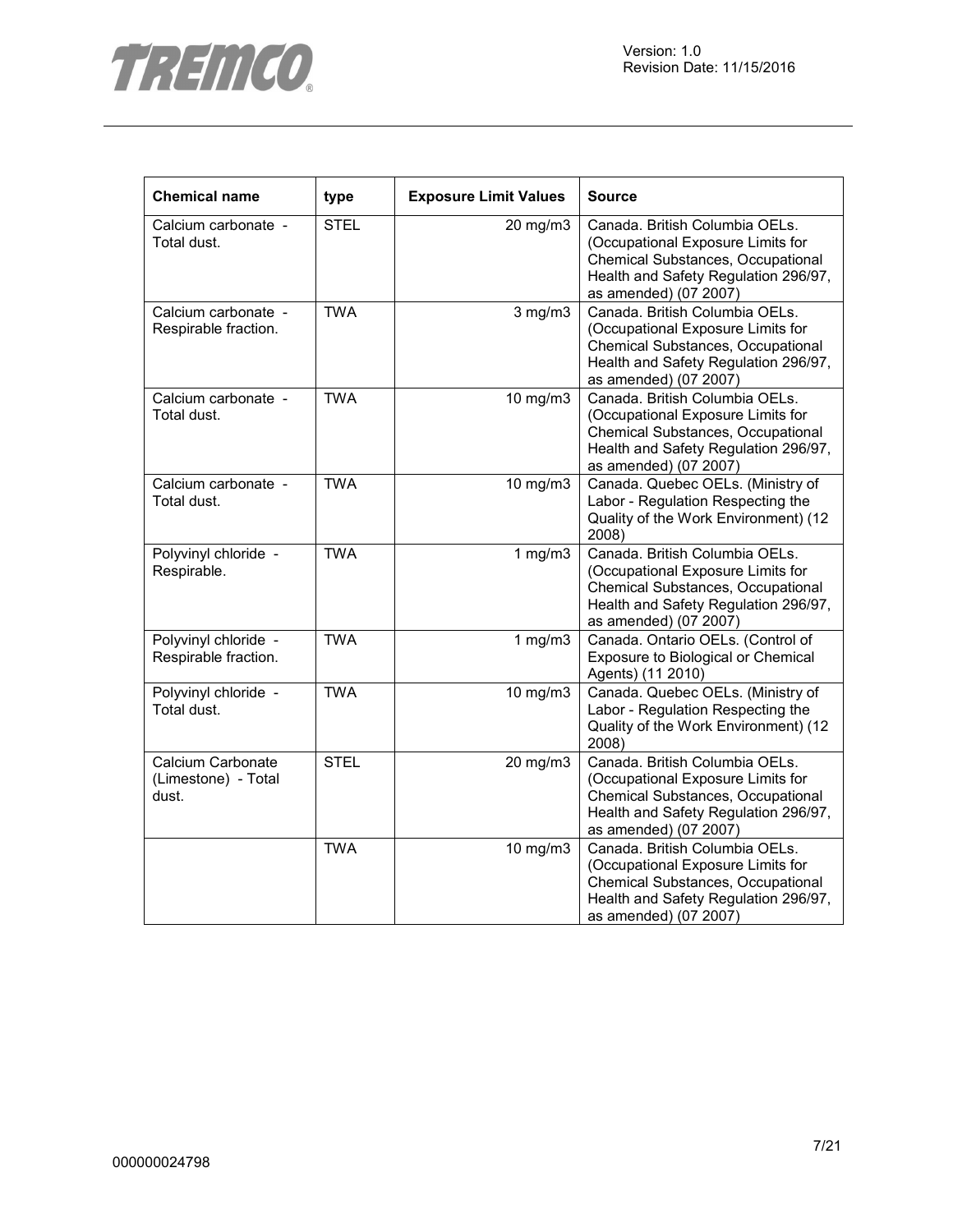

| Calcium Carbonate<br>(Limestone) -<br>Respirable fraction. | <b>TWA</b>  |         | $3$ mg/m $3$ | Canada. British Columbia OELs.<br>(Occupational Exposure Limits for<br>Chemical Substances, Occupational<br>Health and Safety Regulation 296/97,<br>as amended) (07 2007) |
|------------------------------------------------------------|-------------|---------|--------------|---------------------------------------------------------------------------------------------------------------------------------------------------------------------------|
| Calcium Carbonate<br>(Limestone) - Total<br>dust.          | <b>TWA</b>  |         | 10 mg/m3     | Canada. Quebec OELs. (Ministry of<br>Labor - Regulation Respecting the<br>Quality of the Work Environment) (12<br>2008)                                                   |
| Xylene                                                     | <b>TWA</b>  | 100 ppm | 434<br>mg/m3 | Canada. Alberta OELs (Occupational<br>Health & Safety Code, Schedule 1,<br>Table 2) (07 2009)                                                                             |
|                                                            | <b>STEL</b> | 150 ppm | 651<br>mg/m3 | Canada. Alberta OELs (Occupational<br>Health & Safety Code, Schedule 1,<br>Table 2) (07 2009)                                                                             |
| Xylene                                                     | <b>TWA</b>  | 100 ppm |              | Canada. British Columbia OELs.<br>(Occupational Exposure Limits for<br>Chemical Substances, Occupational<br>Health and Safety Regulation 296/97,<br>as amended) (07 2007) |
|                                                            | <b>STEL</b> | 150 ppm |              | Canada. British Columbia OELs.<br>(Occupational Exposure Limits for<br>Chemical Substances, Occupational<br>Health and Safety Regulation 296/97,<br>as amended) (07 2007) |
| Xylene                                                     | <b>TWA</b>  | 100 ppm |              | Canada. Ontario OELs. (Control of<br>Exposure to Biological or Chemical<br>Agents) (11 2010)                                                                              |
|                                                            | <b>STEL</b> | 150 ppm |              | Canada. Ontario OELs. (Control of<br>Exposure to Biological or Chemical<br>Agents) (11 2010)                                                                              |
| Xylene                                                     | <b>TWA</b>  | 100 ppm | 434<br>mg/m3 | Canada. Quebec OELs. (Ministry of<br>Labor - Regulation Respecting the<br>Quality of the Work Environment) (12<br>2008)                                                   |
|                                                            | <b>STEL</b> | 150 ppm | 651<br>mg/m3 | Canada. Quebec OELs. (Ministry of<br>Labor - Regulation Respecting the<br>Quality of the Work Environment) (12<br>2008)                                                   |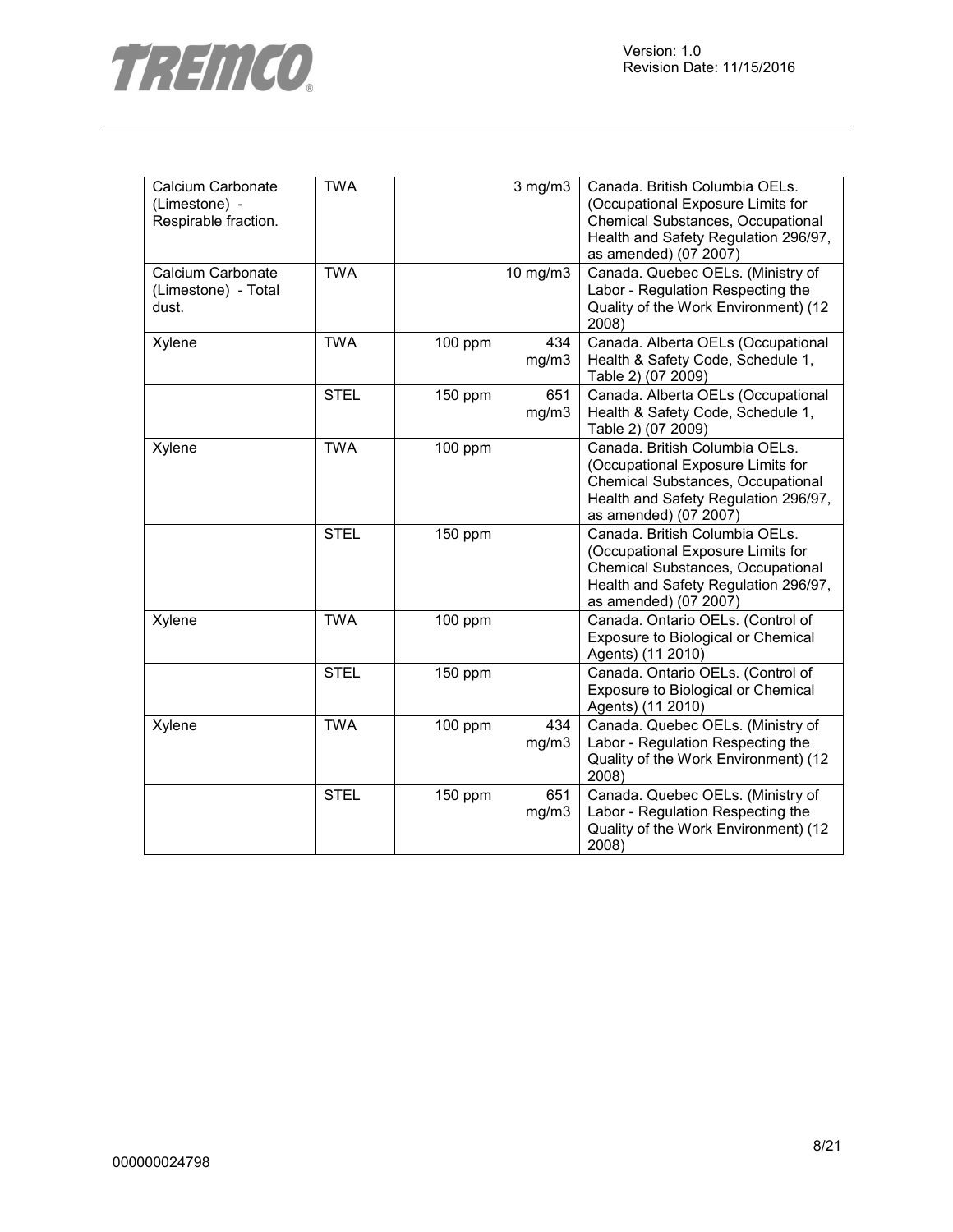

| Calcium oxide                              | <b>TWA</b>     |            | $2$ mg/m $3$ | Canada. British Columbia OELs.<br>(Occupational Exposure Limits for<br>Chemical Substances, Occupational<br>Health and Safety Regulation 296/97,<br>as amended) (07 2007) |
|--------------------------------------------|----------------|------------|--------------|---------------------------------------------------------------------------------------------------------------------------------------------------------------------------|
| Calcium oxide                              | <b>TWA</b>     |            | $2$ mg/m $3$ | Canada. Ontario OELs. (Control of<br>Exposure to Biological or Chemical<br>Agents) (11 2010)                                                                              |
| Calcium oxide                              | <b>TWA</b>     |            | $2$ mg/m $3$ | Canada. Quebec OELs. (Ministry of<br>Labor - Regulation Respecting the<br>Quality of the Work Environment) (12<br>2008)                                                   |
| Titanium dioxide -<br>Total dust.          | <b>TWA</b>     |            | 10 mg/m3     | Canada. British Columbia OELs.<br>(Occupational Exposure Limits for<br>Chemical Substances, Occupational<br>Health and Safety Regulation 296/97,<br>as amended) (07 2007) |
| Titanium dioxide -<br>Respirable fraction. | <b>TWA</b>     |            | $3$ mg/m $3$ | Canada. British Columbia OELs.<br>(Occupational Exposure Limits for<br>Chemical Substances, Occupational<br>Health and Safety Regulation 296/97,<br>as amended) (07 2007) |
| Titanium dioxide                           | <b>TWA</b>     |            | 10 mg/m3     | Canada. Ontario OELs. (Control of<br>Exposure to Biological or Chemical<br>Agents) (11 2010)                                                                              |
| Titanium dioxide -<br>Total dust.          | <b>TWA</b>     |            | 10 mg/m3     | Canada. Quebec OELs. (Ministry of<br>Labor - Regulation Respecting the<br>Quality of the Work Environment) (12<br>2008)                                                   |
| Ethylbenzene                               | <b>TWA</b>     | 20 ppm     |              | Canada. British Columbia OELs.<br>(Occupational Exposure Limits for<br>Chemical Substances, Occupational<br>Health and Safety Regulation 296/97,<br>as amended) (09 2011) |
| Ethylbenzene                               | <b>TWA</b>     | 20 ppm     |              | Canada. Ontario OELs. (Control of<br>Exposure to Biological or Chemical<br>Agents) (06 2015)                                                                              |
| Ethylbenzene                               | <b>TWA</b>     | 100 ppm    | 434<br>mg/m3 | Canada. Quebec OELs. (Ministry of<br>Labor - Regulation Respecting the<br>Quality of the Work Environment) (12<br>2008)                                                   |
|                                            | <b>STEL</b>    | $125$ ppm  | 543<br>mg/m3 | Canada. Quebec OELs. (Ministry of<br>Labor - Regulation Respecting the<br>Quality of the Work Environment) (12<br>2008)                                                   |
| Isophorone<br>Diisocyanate                 | <b>TWA</b>     | 0.005 ppm  |              | Canada. British Columbia OELs.<br>(Occupational Exposure Limits for<br>Chemical Substances, Occupational<br>Health and Safety Regulation 296/97,<br>as amended) (07 2007) |
|                                            | <b>CEILING</b> | $0.01$ ppm |              | Canada. British Columbia OELs.<br>(Occupational Exposure Limits for<br>Chemical Substances, Occupational<br>Health and Safety Regulation 296/97,<br>as amended) (07 2007) |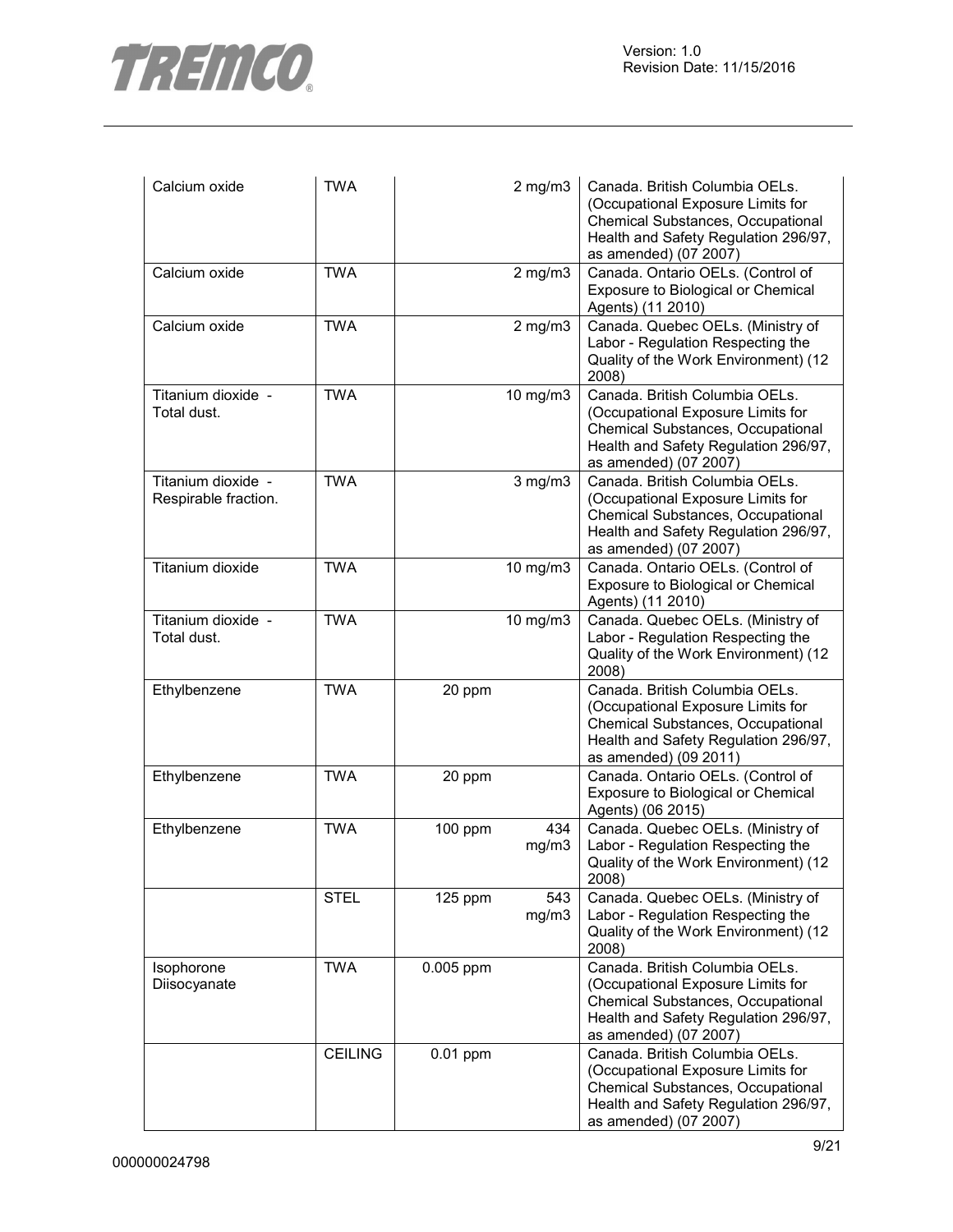

| Isophorone<br>Diisocyanate                             | <b>TWA</b>  | 0.005 ppm  |                | Canada. Ontario OELs. (Control of<br>Exposure to Biological or Chemical<br>Agents) (11 2010)                                                                                     |
|--------------------------------------------------------|-------------|------------|----------------|----------------------------------------------------------------------------------------------------------------------------------------------------------------------------------|
|                                                        | <b>CEV</b>  | $0.02$ ppm |                | Canada. Ontario OELs. (Control of<br>Exposure to Biological or Chemical<br>Agents) (11 2010)                                                                                     |
| Isophorone<br>Diisocyanate                             | <b>TWA</b>  | 0.005 ppm  | 0.045<br>mg/m3 | Canada. Quebec OELs. (Ministry of<br>Labor - Regulation Respecting the<br>Quality of the Work Environment) (12<br>2008)                                                          |
| Hydrotreated heavy<br>naphthenic distillate -<br>Mist. | <b>TWA</b>  |            | $0.2$ mg/m $3$ | Canada. British Columbia OELs.<br>(Occupational Exposure Limits for<br><b>Chemical Substances, Occupational</b><br>Health and Safety Regulation 296/97,<br>as amended) (05 2013) |
|                                                        | <b>TWA</b>  |            | 1 $mg/m3$      | Canada. British Columbia OELs.<br>(Occupational Exposure Limits for<br>Chemical Substances, Occupational<br>Health and Safety Regulation 296/97,<br>as amended) (05 2013)        |
| Hydrotreated heavy<br>naphthenic distillate -<br>Mist. | <b>TWA</b>  |            | $5$ mg/m $3$   | Canada. Ontario OELs. (Control of<br>Exposure to Biological or Chemical<br>Agents) (11 2010)                                                                                     |
|                                                        | <b>STEL</b> |            | 10 mg/m3       | Canada. Ontario OELs. (Control of<br>Exposure to Biological or Chemical<br>Agents) (11 2010)                                                                                     |
| Hydrotreated heavy<br>naphthenic distillate -<br>Mist. | <b>TWA</b>  |            | $5$ mg/m $3$   | Canada. Quebec OELs. (Ministry of<br>Labor - Regulation Respecting the<br>Quality of the Work Environment) (12<br>2008)                                                          |
|                                                        | <b>STEL</b> |            | 10 mg/m3       | Canada. Quebec OELs. (Ministry of<br>Labor - Regulation Respecting the<br>Quality of the Work Environment) (12<br>2008)                                                          |

#### **Biological Limit Values**

| <b>Chemical Identity</b>                                                                               | <b>Exposure Limit Values</b>   | <b>Source</b>       |
|--------------------------------------------------------------------------------------------------------|--------------------------------|---------------------|
| Xylene (Methylhippuric<br>acids: Sampling time:<br>End of shift.)                                      | 1.5 g/g (Creatinine in urine)  | ACGIH BEI (03 2013) |
| Ethylbenzene (Sum of<br>mandelic acid and<br>phenylglyoxylic acid:<br>Sampling time: End of<br>shift.) | 0.15 g/g (Creatinine in urine) | ACGIH BEI (02 2014) |

#### **Appropriate Engineering Controls**

Mechanical ventilation or local exhaust ventilation may be required. Observe good industrial hygiene practices. Observe occupational exposure limits and minimize the risk of inhalation of dust.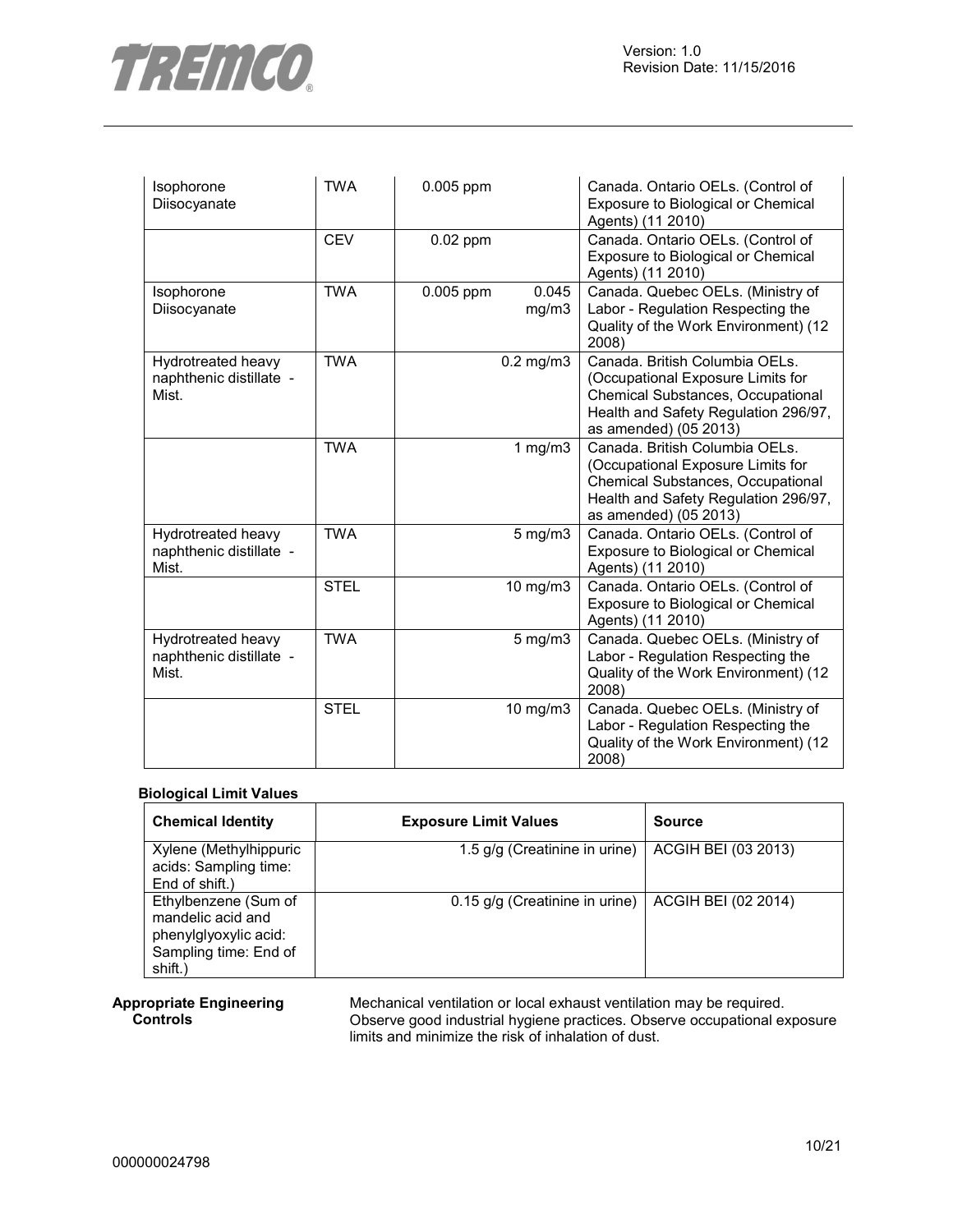

#### **Individual protection measures, such as personal protective equipment**

| <b>General information:</b>                       | Good general ventilation (typically 10 air changes per hour) should be used.<br>Ventilation rates should be matched to conditions. Supplementary local<br>exhaust ventilation, closed systems, or respiratory and eye protection may<br>be needed in special circumstances, such as poorly ventilated spaces,<br>heating, evaporation of liquids from large surfaces, spraying of mists,<br>mechanical generation of dusts, drying of solids, etc.                                        |
|---------------------------------------------------|-------------------------------------------------------------------------------------------------------------------------------------------------------------------------------------------------------------------------------------------------------------------------------------------------------------------------------------------------------------------------------------------------------------------------------------------------------------------------------------------|
| <b>Eye/face protection:</b>                       | Wear safety glasses with side shields (or goggles).                                                                                                                                                                                                                                                                                                                                                                                                                                       |
| <b>Skin Protection</b><br><b>Hand Protection:</b> | Use suitable protective gloves if risk of skin contact.                                                                                                                                                                                                                                                                                                                                                                                                                                   |
| Other:                                            | Wear suitable protective clothing. Wear chemical-resistant gloves,<br>footwear, and protective clothing appropriate for the risk of exposure.<br>Contact health and safety professional or manufacturer for specific<br>information.                                                                                                                                                                                                                                                      |
| <b>Respiratory Protection:</b>                    | If engineering controls do not maintain airborne concentrations below<br>recommended exposure limits (where applicable) or to an acceptable level<br>(in countries where exposure limits have not been established), an<br>approved respirator must be worn. Air-purifying respirator with an<br>appropriate, government approved (where applicable), air-purifying filter,<br>cartridge or canister. Contact health and safety professional or<br>manufacturer for specific information. |
| Hygiene measures:                                 | Observe good industrial hygiene practices. Wash hands before breaks and<br>immediately after handling the product. Contaminated work clothing should<br>not be allowed out of the workplace. Avoid contact with skin.                                                                                                                                                                                                                                                                     |

# **9. Physical and chemical properties**

| Appearance                                            |                             |
|-------------------------------------------------------|-----------------------------|
| <b>Physical state:</b>                                | solid                       |
| Form:                                                 | Paste                       |
| Color:                                                | White                       |
| Odor:                                                 | Mild                        |
| <b>Odor threshold:</b>                                | No data available.          |
| pH:                                                   | No data available.          |
| Melting point/freezing point:                         | No data available.          |
| Initial boiling point and boiling range:              | No data available.          |
| <b>Flash Point:</b>                                   | No data available.          |
| <b>Evaporation rate:</b>                              | Slower than n-Butyl Acetate |
| Flammability (solid, gas):                            | No                          |
| Upper/lower limit on flammability or explosive limits |                             |
| Flammability limit - upper (%):                       | No data available.          |
| Flammability limit - lower (%):                       | No data available.          |
| Explosive limit - upper (%):                          | No data available.          |
| Explosive limit - lower (%):                          | No data available.          |
| Vapor pressure:                                       | No data available.          |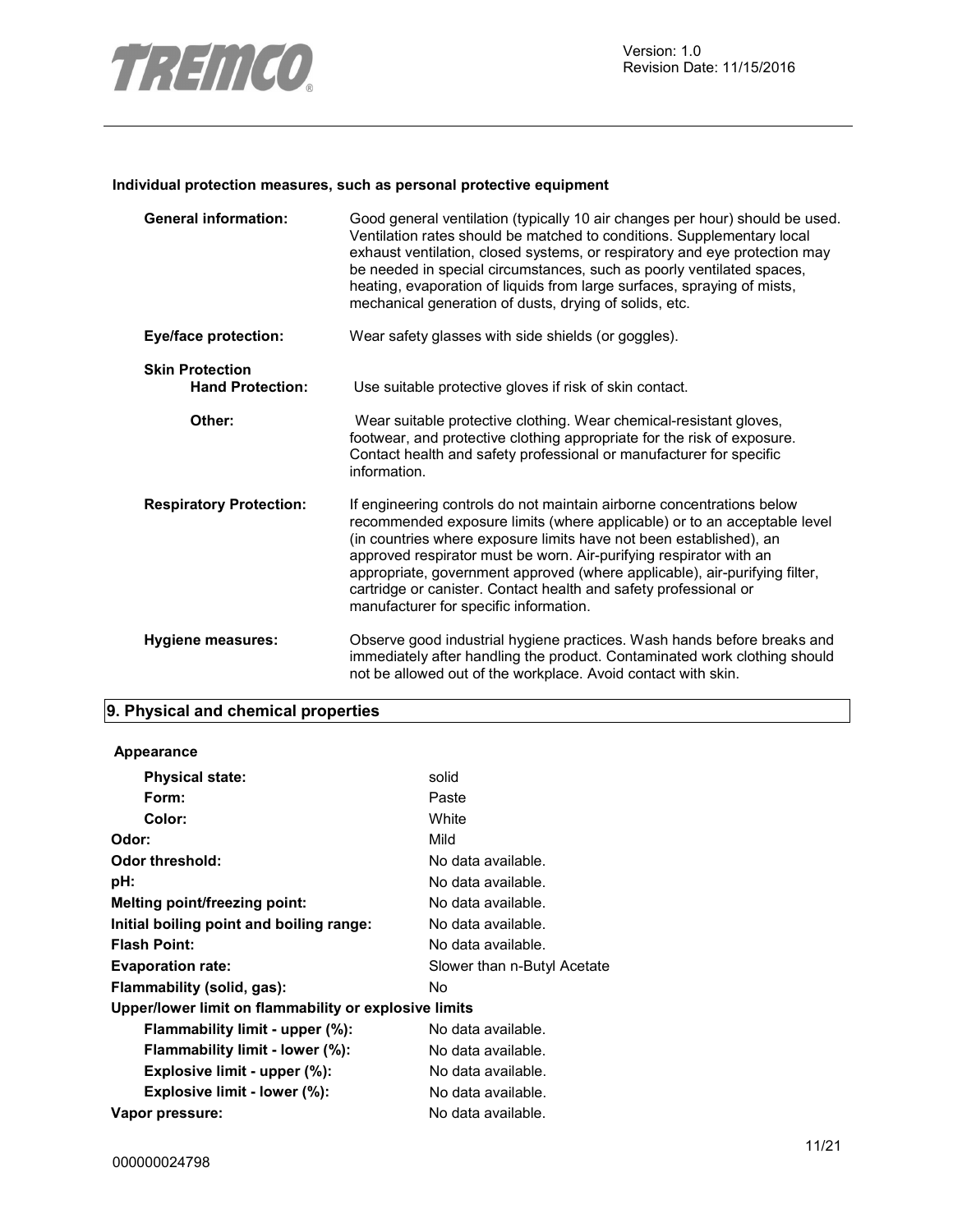

| Vapor density:                           | Vapors are heavier than air and may travel along the floor and<br>in the bottom of containers. |  |  |
|------------------------------------------|------------------------------------------------------------------------------------------------|--|--|
| <b>Relative density:</b>                 | 1.33                                                                                           |  |  |
| Solubility(ies)                          |                                                                                                |  |  |
| Solubility in water:                     | Insoluble in water                                                                             |  |  |
| Solubility (other):                      | No data available.                                                                             |  |  |
| Partition coefficient (n-octanol/water): | No data available.                                                                             |  |  |
| Auto-ignition temperature:               | No data available.                                                                             |  |  |
| Decomposition temperature:               | No data available.                                                                             |  |  |
| <b>Viscosity:</b>                        | No data available.                                                                             |  |  |
| 10. Stability and reactivity             |                                                                                                |  |  |
| <b>Reactivity:</b>                       | No data available.                                                                             |  |  |

| <b>Chemical Stability:</b>                         | Material is stable under normal conditions.                                                                                                        |
|----------------------------------------------------|----------------------------------------------------------------------------------------------------------------------------------------------------|
| <b>Possibility of hazardous</b><br>reactions:      | No data available.                                                                                                                                 |
| Conditions to avoid:                               | Avoid heat or contamination.                                                                                                                       |
| Incompatible Materials:                            | Alcohols. Amines. Strong acids. Avoid contact with oxidizing agents (e.g.<br>nitric acid, peroxides and chromates). Strong bases. Water, moisture. |
| <b>Hazardous Decomposition</b><br><b>Products:</b> | Thermal decomposition or combustion may liberate carbon oxides and<br>other toxic gases or vapors.                                                 |

# **11. Toxicological information**

#### **Information on likely routes of exposure**

| Ingestion:           | May be ingested by accident. Ingestion may cause irritation and malaise.                                  |
|----------------------|-----------------------------------------------------------------------------------------------------------|
| Inhalation:          | In high concentrations, vapors, fumes or mists may irritate nose, throat and<br>mucus membranes.          |
| <b>Skin Contact:</b> | May be harmful in contact with skin. Causes mild skin irritation. May cause<br>an allergic skin reaction. |
| Eye contact:         | Eye contact is possible and should be avoided.                                                            |

#### **Information on toxicological effects**

|  |  |  |  |  | Acute toxicity (list all possible routes of exposure) |
|--|--|--|--|--|-------------------------------------------------------|
|--|--|--|--|--|-------------------------------------------------------|

| Oral<br>Product:   | ATEmix: 109,989.09 mg/kg |
|--------------------|--------------------------|
| Dermal<br>Product: | ATEmix: 4,977.76 mg/kg   |
| Inhalation         |                          |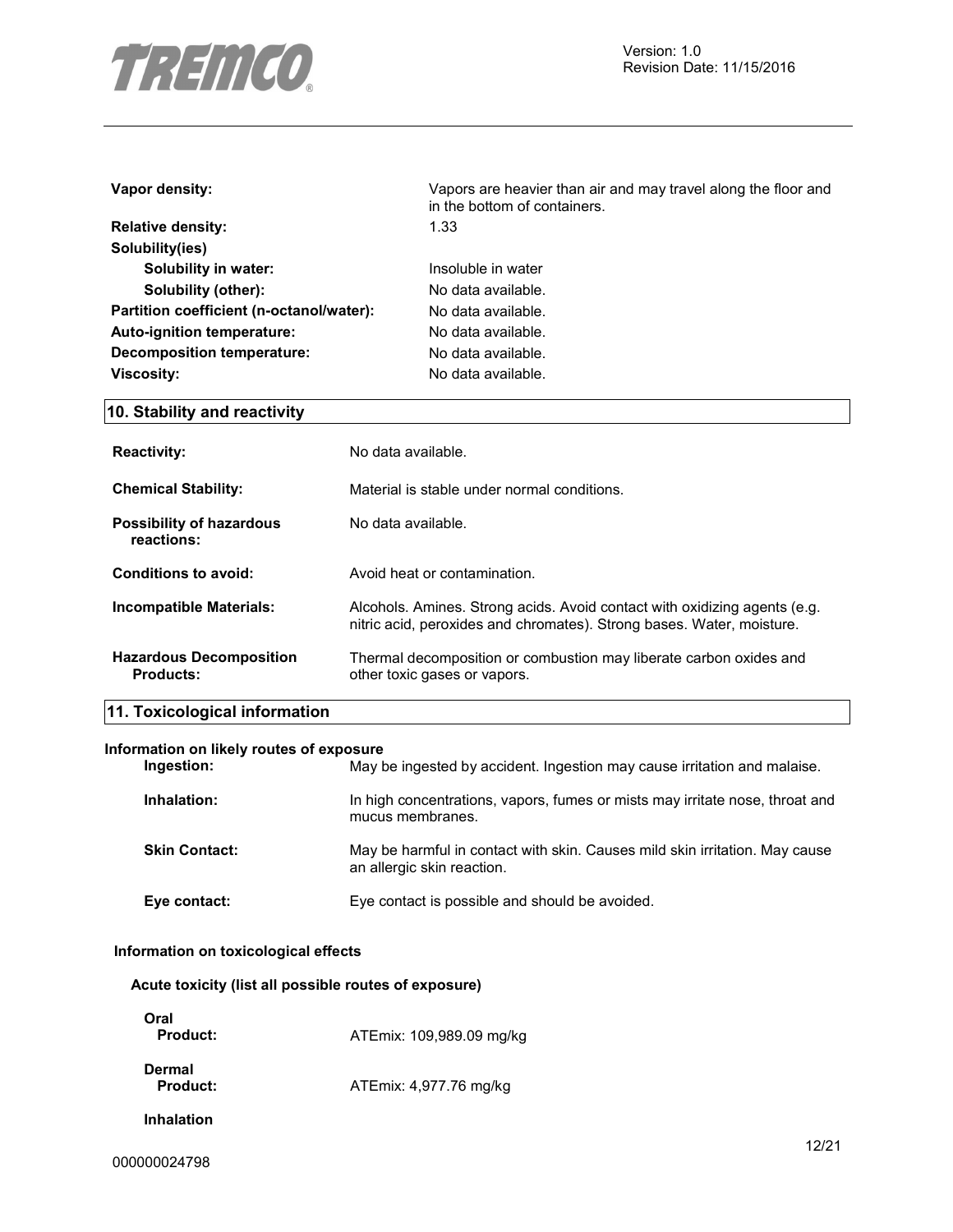

| <b>Product:</b>                              | No data available.                                                                                       |
|----------------------------------------------|----------------------------------------------------------------------------------------------------------|
| <b>Repeated dose toxicity</b><br>Product:    | No data available.                                                                                       |
| <b>Skin Corrosion/Irritation</b><br>Product: | No data available.                                                                                       |
| Specified substance(s):<br>Calcium carbonate | in vivo (Rabbit): Experimental result, Key study                                                         |
| Xylene                                       | in vivo (Rabbit): Experimental result, Weight of Evidence study                                          |
| Calcium oxide                                | in vivo (Rabbit): Read-across from supporting substance (structural<br>analogue or surrogate), Key study |
| Titanium dioxide                             | in vivo (Rabbit): Experimental result, Supporting study                                                  |
| Hydrotreated heavy<br>naphthenic distillate  | in vivo (Rabbit): Experimental result, Key study                                                         |
| Stearic acid                                 | in vivo (Rabbit): Experimental result, Key study                                                         |
| Dibutyl tin dilaurate                        | In vitro (Human, in vitro reconstituted epidermis model): Experimental result,<br>Supporting study       |

#### **Serious Eye Damage/Eye Irritation**

**Product:** No data available.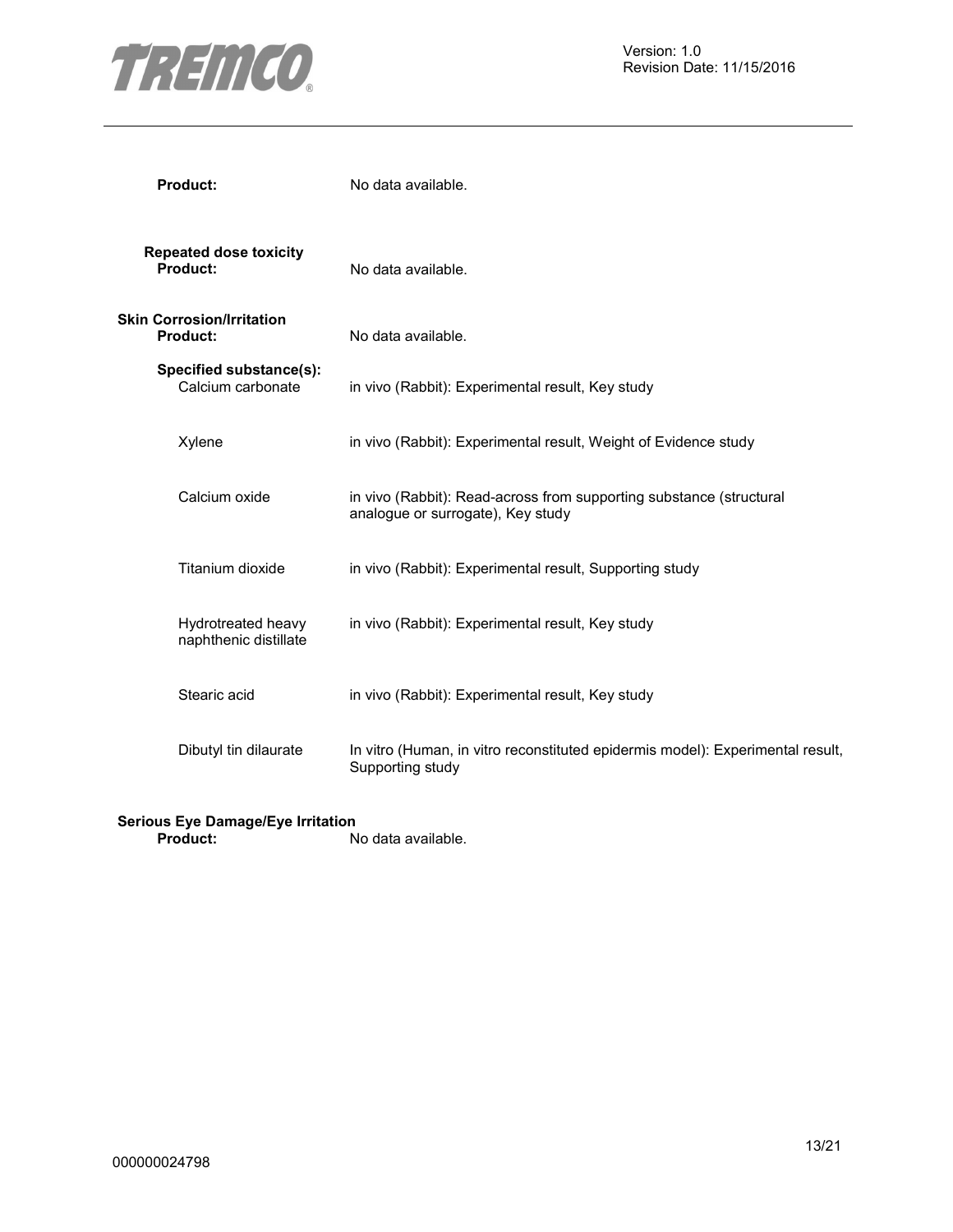

#### **Specified substance(s):**

| Jecilied SubStance(S).<br>Calcium carbonate | in vivo (Rabbit, 24 - 72 hrs): Not irritating   |
|---------------------------------------------|-------------------------------------------------|
| Xylene                                      | in vivo (Rabbit, 24 hrs): Moderately irritating |
| Calcium oxide                               | in vivo (Rabbit, 24 hrs): Category 1            |
| Titanium dioxide                            | in vivo (Rabbit, 24 hrs): Not irritating        |
| Ethylbenzene                                | in vivo (Rabbit, 7 d): Slightly irritating      |
| Isophorone<br>Diisocyanate                  | in vivo (Rabbit, 24 - 72 hrs): Category 1       |
| Hydrotreated heavy<br>naphthenic distillate | in vivo (Rabbit, 24 hrs): Not irritating        |
| Stearic acid                                | in vivo (Rabbit, 27 - 72 hrs): Not irritating   |
| Dibutyl tin dilaurate                       | in vivo (Rabbit, 24 hrs): Highly irritating     |

# **Respiratory or Skin Sensitization**

May cause allergy or asthma symptoms or breathing difficulties if inhaled. May cause sensitization by inhalation.

# **Carcinogenicity**

No data available.

#### **IARC Monographs on the Evaluation of Carcinogenic Risks to Humans:**

| Titanium dioxide                            | Overall evaluation: Possibly carcinogenic to humans.                                                                 |
|---------------------------------------------|----------------------------------------------------------------------------------------------------------------------|
| Ethylbenzene                                | Overall evaluation: Possibly carcinogenic to humans.                                                                 |
| Hydrotreated heavy<br>naphthenic distillate | Overall evaluation: Not classifiable as to carcinogenicity to humans. Overall<br>evaluation: Carcinogenic to humans. |

#### **US. National Toxicology Program (NTP) Report on Carcinogens:**

Hydrotreated heavy Known To Be Human Carcinogen. naphthenic distillate

### **US. OSHA Specifically Regulated Substances (29 CFR 1910.1001-1050):**

Polyvinyl chloride

Cancer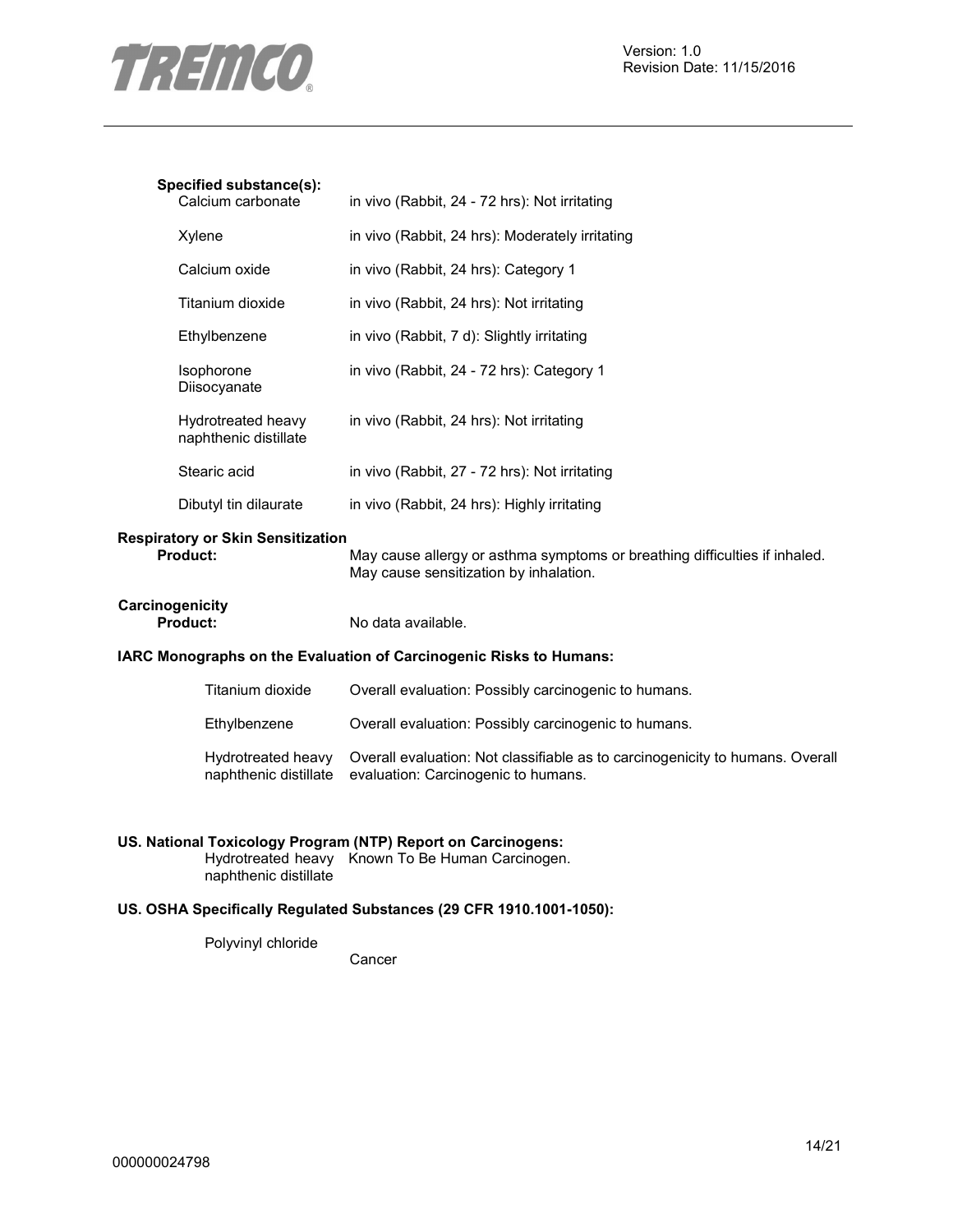

#### **Germ Cell Mutagenicity**

| In vitro<br>Product:                                                | No data available. |
|---------------------------------------------------------------------|--------------------|
| In vivo<br>Product:                                                 | No data available. |
| <b>Reproductive toxicity</b><br>Product:                            | No data available. |
| <b>Specific Target Organ Toxicity - Single Exposure</b><br>Product: | No data available. |
| Specific Target Organ Toxicity - Repeated Exposure<br>Product:      | No data available. |
| <b>Aspiration Hazard</b><br>Product:                                | No data available. |
| Other effects:                                                      | No data available. |

# **12. Ecological information**

# **Ecotoxicity:**

#### **Acute hazards to the aquatic environment:**

| Fish<br><b>Product:</b>                     | No data available.                                                             |
|---------------------------------------------|--------------------------------------------------------------------------------|
| Specified substance(s):<br>Xylene           | LC 50 (Fathead minnow (Pimephales promelas), 96 h): 13.41 mg/l Mortality       |
| Diisodecyl phthalate                        | LC 50 (Fathead minnow (Pimephales promelas), 96 h): > 0.47 mg/l Mortality      |
| Ethylbenzene                                | LC 50 (Fathead minnow (Pimephales promelas), 96 h): 7.5 - 11 mg/l<br>Mortality |
| Dibutyl tin dilaurate                       | LC 50 (Ide, silver or golden orfe (Leuciscus idus), 48 h): 2 mg/l Mortality    |
| Aquatic Invertebrates<br><b>Product:</b>    | No data available.                                                             |
| Specified substance(s):<br>Titanium dioxide | EC 50 (Water flea (Daphnia magna), 48 h): > 1,000 mg/l Intoxication            |
| Diisodecyl phthalate                        | EC 50 (Water flea (Daphnia magna), 48 h): $> 0.02$ mg/l Intoxication           |
| Ethylbenzene                                | EC 50 (Water flea (Daphnia magna), 48 h): 1.37 - 4.4 mg/l Intoxication         |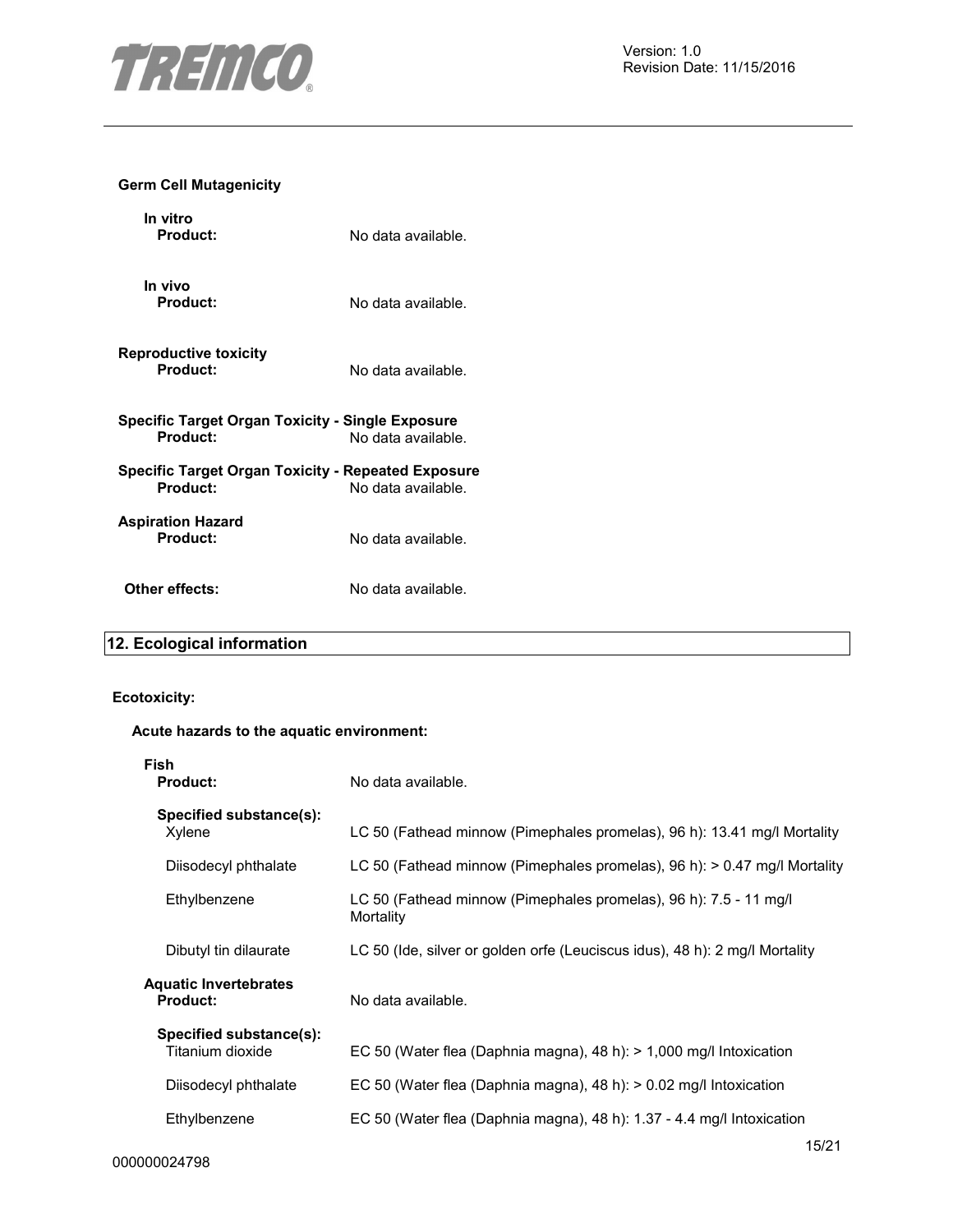

| Dibutyl tin dilaurate                                                                                      | EC 50 (Water flea (Daphnia magna), 24 h): 0.66 mg/l Intoxication                |  |
|------------------------------------------------------------------------------------------------------------|---------------------------------------------------------------------------------|--|
| Chronic hazards to the aquatic environment:                                                                |                                                                                 |  |
| <b>Fish</b><br>Product:                                                                                    | No data available.                                                              |  |
| Specified substance(s):<br>Hydrotreated heavy<br>naphthenic distillate                                     | NOAEL (Oncorhynchus mykiss, 14 d): >= 1,000 mg/l QSAR QSAR,<br>Supporting study |  |
| <b>Aquatic Invertebrates</b><br>Product:                                                                   | No data available.                                                              |  |
| <b>Toxicity to Aquatic Plants</b><br>Product:                                                              | No data available.                                                              |  |
| <b>Persistence and Degradability</b>                                                                       |                                                                                 |  |
| <b>Biodegradation</b><br>Product:                                                                          | No data available.                                                              |  |
| <b>BOD/COD Ratio</b><br>Product:                                                                           | No data available.                                                              |  |
| <b>Bioaccumulative Potential</b><br><b>Bioconcentration Factor (BCF)</b><br>No data available.<br>Product: |                                                                                 |  |
| Partition Coefficient n-octanol / water (log Kow)<br>Product:                                              | No data available.                                                              |  |
| Specified substance(s):<br>Xylene                                                                          | Log Kow: 3.12 - 3.20                                                            |  |
| Ethylbenzene                                                                                               | Log Kow: 3.15                                                                   |  |
| Stearic acid                                                                                               | Log Kow: 8.23                                                                   |  |
| Dibutyl tin dilaurate                                                                                      | Log Kow: 3.12                                                                   |  |
| <b>Mobility in Soil:</b>                                                                                   | No data available.                                                              |  |
| <b>Other Adverse Effects:</b>                                                                              | Toxic to aquatic organisms.                                                     |  |
| 13. Disposal considerations                                                                                |                                                                                 |  |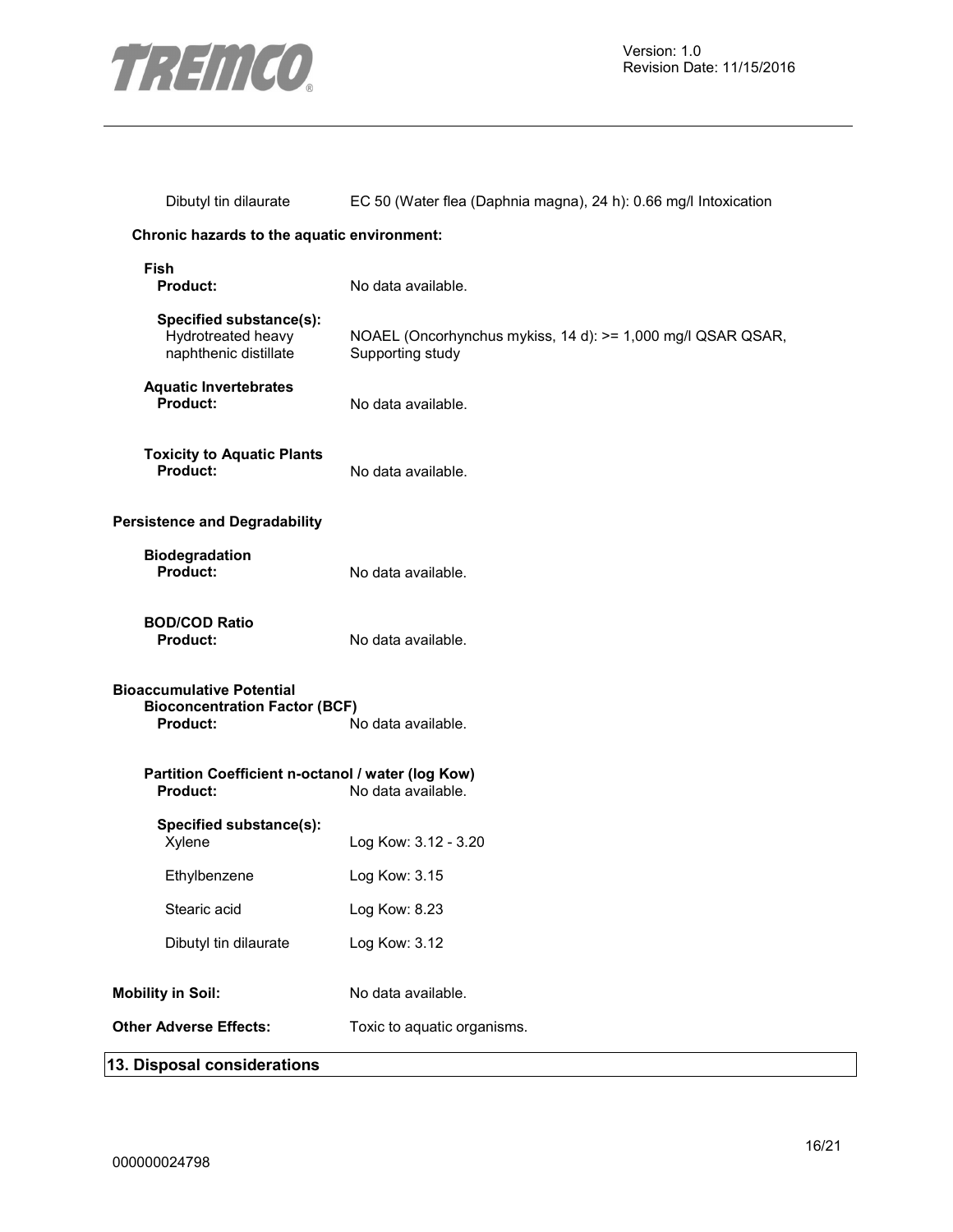

| <b>Disposal instructions:</b>    | Dispose of waste at an appropriate treatment and disposal facility in<br>accordance with applicable laws and regulations, and product<br>characteristics at time of disposal. |
|----------------------------------|-------------------------------------------------------------------------------------------------------------------------------------------------------------------------------|
| <b>Contaminated Packaging:</b>   | No data available.                                                                                                                                                            |
| <b>14. Transport information</b> |                                                                                                                                                                               |

#### **TDG:**

Not Regulated

#### **CFR / DOT:**

Not Regulated

#### **IMDG:**

Not Regulated

# **15. Regulatory information**

#### **US Federal Regulations**

#### **TSCA Section 12(b) Export Notification (40 CFR 707, Subpt. D)**  None present or none present in regulated quantities.

#### **US. OSHA Specifically Regulated Substances (29 CFR 1910.1001-1050)**

| <b>Chemical Identity</b> | <b>OSHA hazard(s)</b>        |
|--------------------------|------------------------------|
| Polyvinyl chloride       | Blood                        |
|                          | Liver                        |
|                          | Cancer                       |
|                          | Flammability                 |
|                          | Central nervous system       |
| Benzene                  | Blood                        |
|                          | respiratory tract irritation |
|                          | Central nervous system       |
|                          | Flammability                 |
|                          | Cancer                       |
|                          | Skin                         |
|                          | Aspiration                   |
|                          | Eye                          |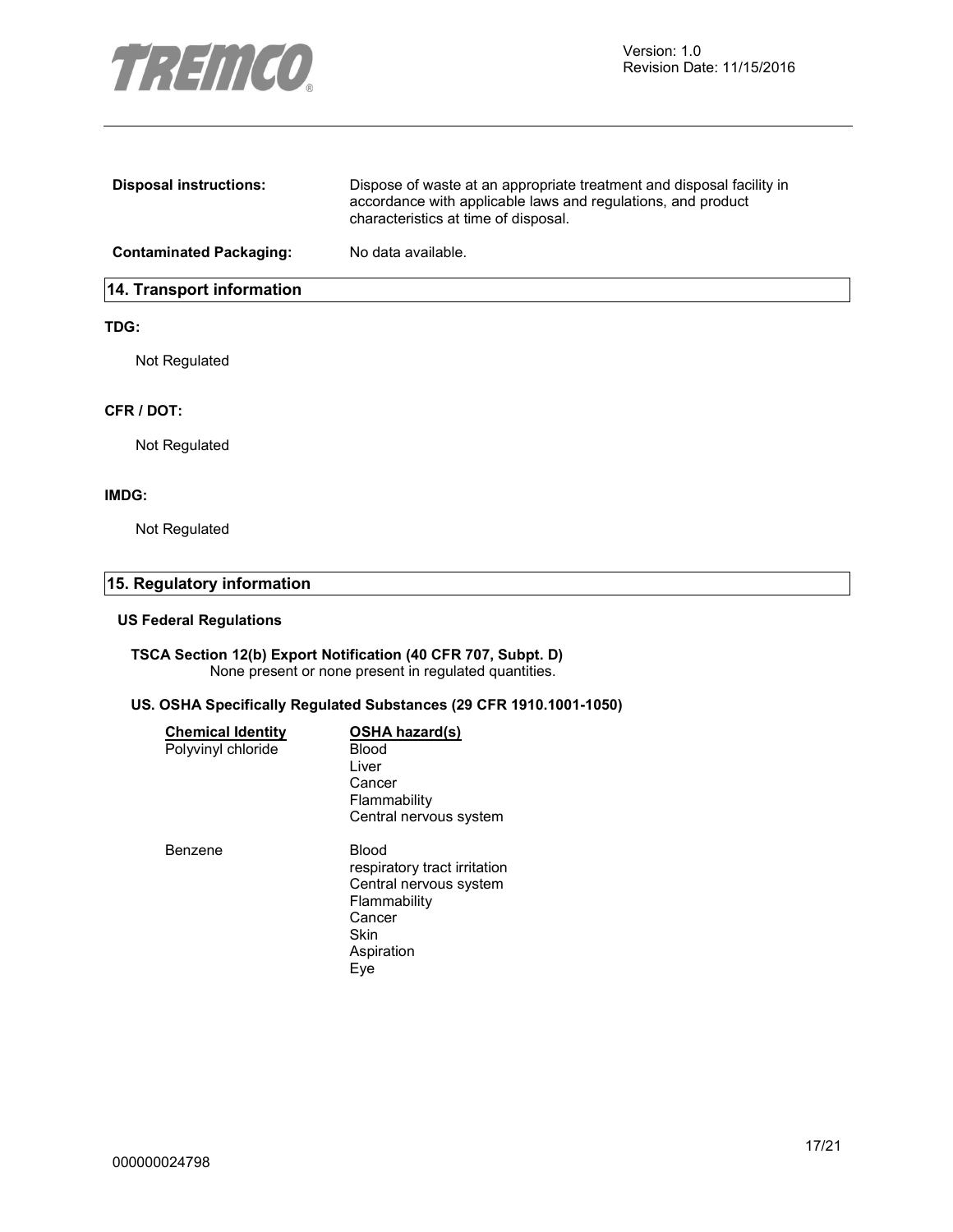

#### **CERCLA Hazardous Substance List (40 CFR 302.4):**

#### **Chemical Identity Reportable quantity**

| Xylene       | $100$ lbs. |
|--------------|------------|
| Ethylbenzene | 1000 lbs.  |
| Toluene      | 1000 lbs.  |
| Methanol     | 5000 lbs.  |
| Benzene      | $10$ lbs.  |
|              |            |

#### **Superfund Amendments and Reauthorization Act of 1986 (SARA)**

#### **Hazard categories**

Delayed (Chronic) Health Hazard Immediate (Acute) Health Hazards

#### **SARA 302 Extremely Hazardous Substance**

|                          | Reportable |  |
|--------------------------|------------|--|
| <b>Chemical Identity</b> | quantity   |  |
| Isophorone Diisocyanate  | 500 lbs.   |  |

**Threshold Planning Quantity**  $500$  lbs.

#### **SARA 304 Emergency Release Notification**

| Reportable quantity |
|---------------------|
| 100 lbs.            |
|                     |
| 1000 lbs.           |
|                     |
|                     |
|                     |
| 1000 lbs.           |
| 5000 lbs.           |
| $10$ lbs.           |
|                     |

#### **SARA 311/312 Hazardous Chemical**

| <b>Chemical Identity</b> | <b>Threshold Planning Quantity</b> |
|--------------------------|------------------------------------|
| Isophorone Diisocyanate  | 500lbs                             |
| Calcium carbonate        | 500 lbs                            |
| Polyvinyl chloride       | 500 lbs                            |
| Calcium Carbonate        | 500 lbs                            |
| (Limestone)              |                                    |
| Xylene                   | 500 lbs                            |
| Calcium oxide            | 500 lbs                            |
| Titanium dioxide         | 500 lbs                            |
| Diisodecyl phthalate     | 500 lbs                            |
| Ethylbenzene             | 500 lbs                            |
| Hydrotreated heavy       | 500 lbs                            |
| naphthenic distillate    |                                    |
| Stearic acid             | 500 lbs                            |
| Dibutyl tin dilaurate    | 500 lbs                            |

# **SARA 313 (TRI Reporting)**

**Chemical Identity Xylene Ethylbenzene** 

**Clean Water Act Section 311 Hazardous Substances (40 CFR 117.3) Chemical Identity Reportable quantity**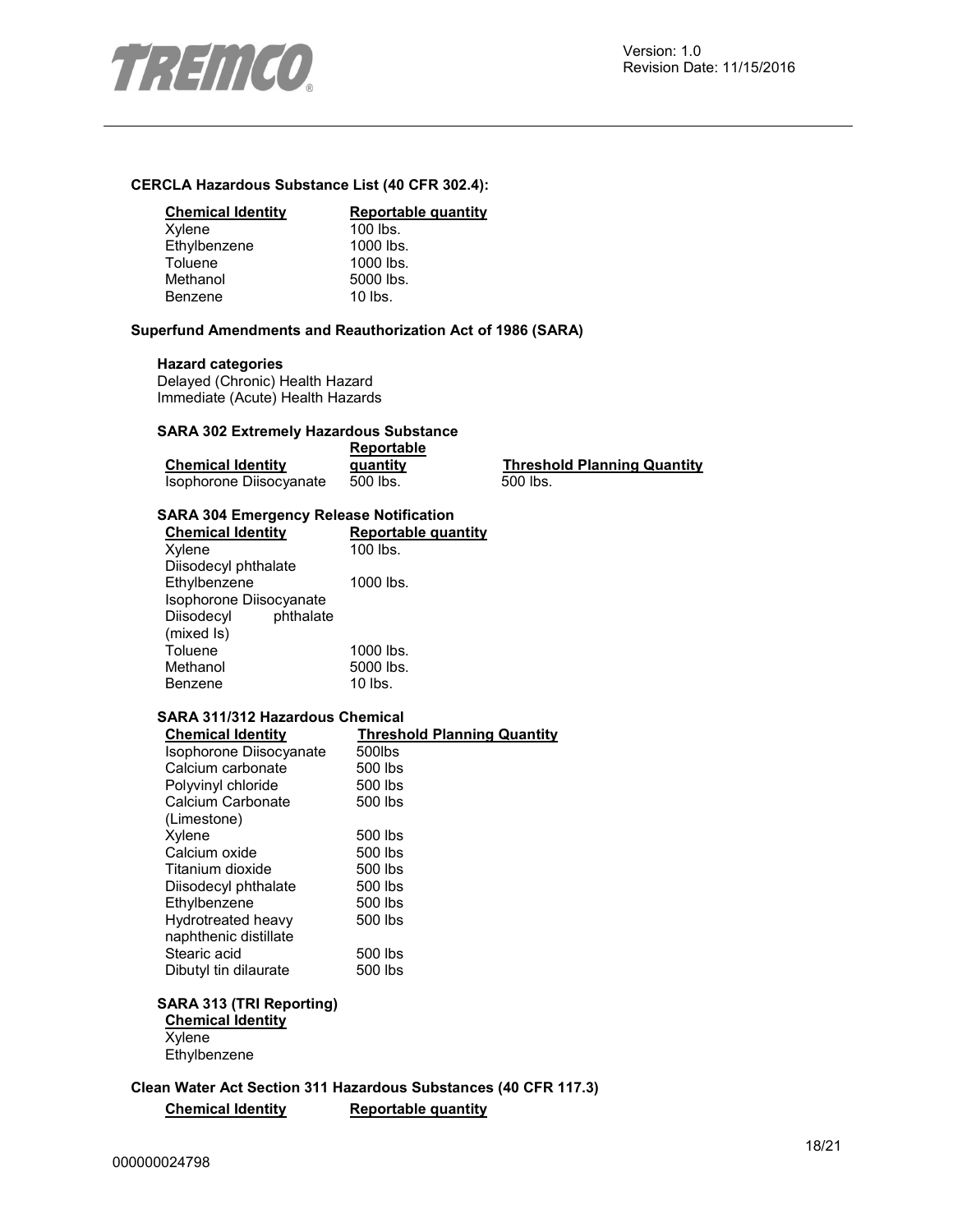

Xylene 100 lbs.

#### **Clean Air Act (CAA) Section 112(r) Accidental Release Prevention (40 CFR 68.130):**  None present or none present in regulated quantities.

#### **US State Regulations**

#### **US. California Proposition 65**

This product contains chemical(s) known to the State of California to cause cancer and/or to cause birth defects or other reproductive harm.

#### **US. New Jersey Worker and Community Right-to-Know Act**

#### **Chemical Identity**

Calcium carbonate Polyvinyl chloride Calcium Carbonate (Limestone) Xylene Calcium oxide Titanium dioxide **Ethylbenzene** Hydrotreated heavy naphthenic distillate

#### **US. Massachusetts RTK - Substance List**

#### **Chemical Identity** Calcium carbonate Calcium Carbonate (Limestone) Xylene Titanium dioxide Isophorone Diisocyanate Crystalline Silica (Quartz)/ Silica Sand

#### **US. Pennsylvania RTK - Hazardous Substances**

#### **Chemical Identity**

Calcium carbonate Calcium Carbonate (Limestone) Xylene Calcium oxide Titanium dioxide

#### **US. Rhode Island RTK**

#### **Chemical Identity** Xylene

#### **Other Regulations:**

| <b>Regulatory VOC (less water</b> | 39 g/l |
|-----------------------------------|--------|
| and exempt solvent):              |        |
| VOC Method 310:                   | 2.96%  |

# **Inventory Status:**

One or more components in this product are not listed on or exempt from the Inventory.

Canada DSL Inventory List: All components in this product are listed on or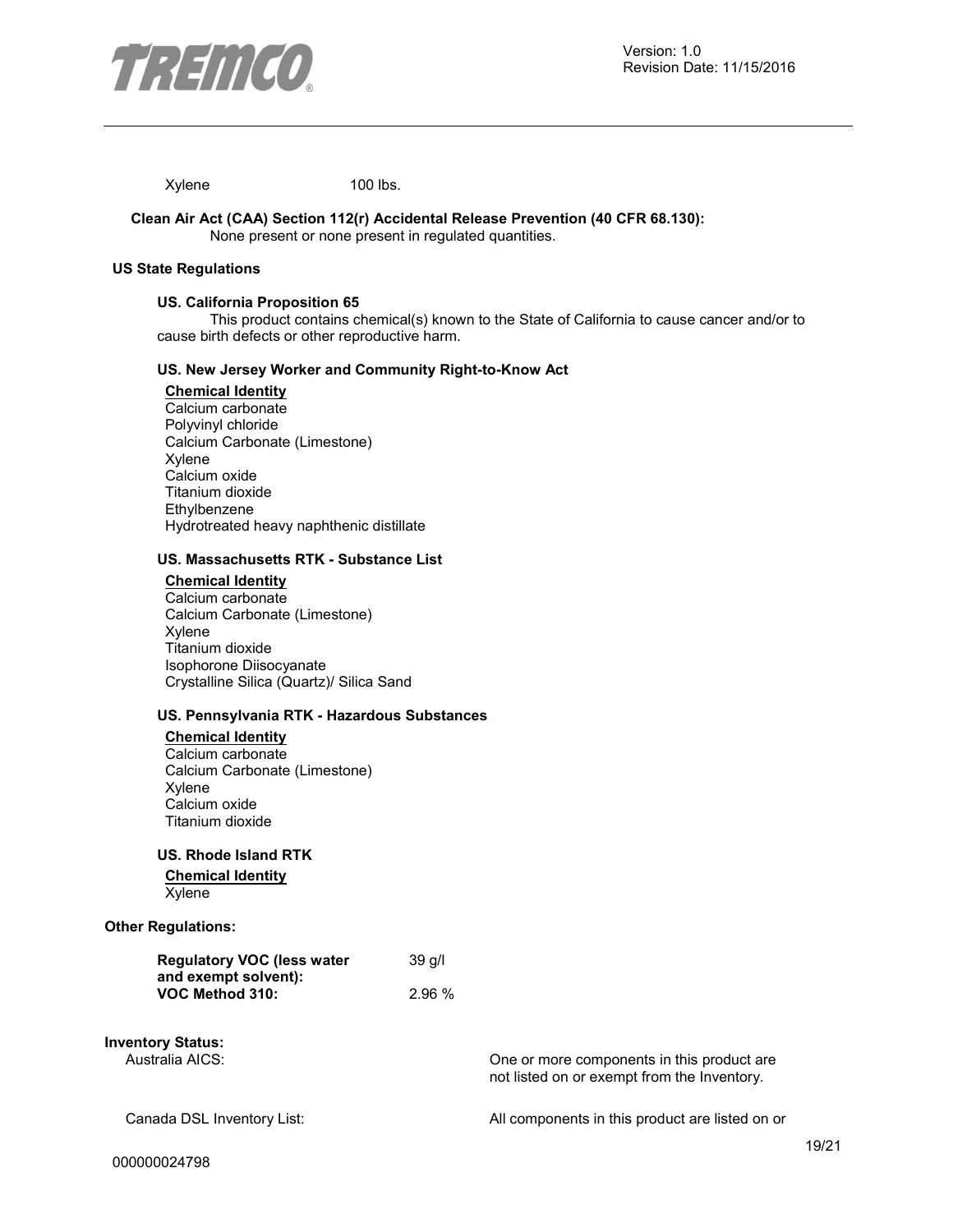

exempt from the Inventory.

| EINECS, ELINCS or NLP:                   | One or more components in this product are<br>not listed on or exempt from the Inventory. |
|------------------------------------------|-------------------------------------------------------------------------------------------|
| Japan (ENCS) List:                       | One or more components in this product are<br>not listed on or exempt from the Inventory. |
| China Inv. Existing Chemical Substances: | One or more components in this product are<br>not listed on or exempt from the Inventory. |
| Korea Existing Chemicals Inv. (KECI):    | One or more components in this product are<br>not listed on or exempt from the Inventory. |
| Canada NDSL Inventory:                   | One or more components in this product are<br>not listed on or exempt from the Inventory. |
| Philippines PICCS:                       | One or more components in this product are<br>not listed on or exempt from the Inventory. |
| US TSCA Inventory:                       | All components in this product are listed on or<br>exempt from the Inventory.             |
| New Zealand Inventory of Chemicals:      | One or more components in this product are<br>not listed on or exempt from the Inventory. |
| Japan ISHL Listing:                      | One or more components in this product are<br>not listed on or exempt from the Inventory. |
| Japan Pharmacopoeia Listing:             | One or more components in this product are<br>not listed on or exempt from the Inventory. |
| Mexico INSQ:                             | One or more components in this product are<br>not listed on or exempt from the Inventory. |
| Ontario Inventory:                       | One or more components in this product are<br>not listed on or exempt from the Inventory. |
| Taiwan Chemical Substance Inventory:     | One or more components in this product are<br>not listed on or exempt from the Inventory. |

# **16.Other information, including date of preparation or last revision**

| <b>Revision Date:</b>       | 11/15/2016         |
|-----------------------------|--------------------|
| Version #:                  | 1 በ                |
| <b>Further Information:</b> | No data available. |